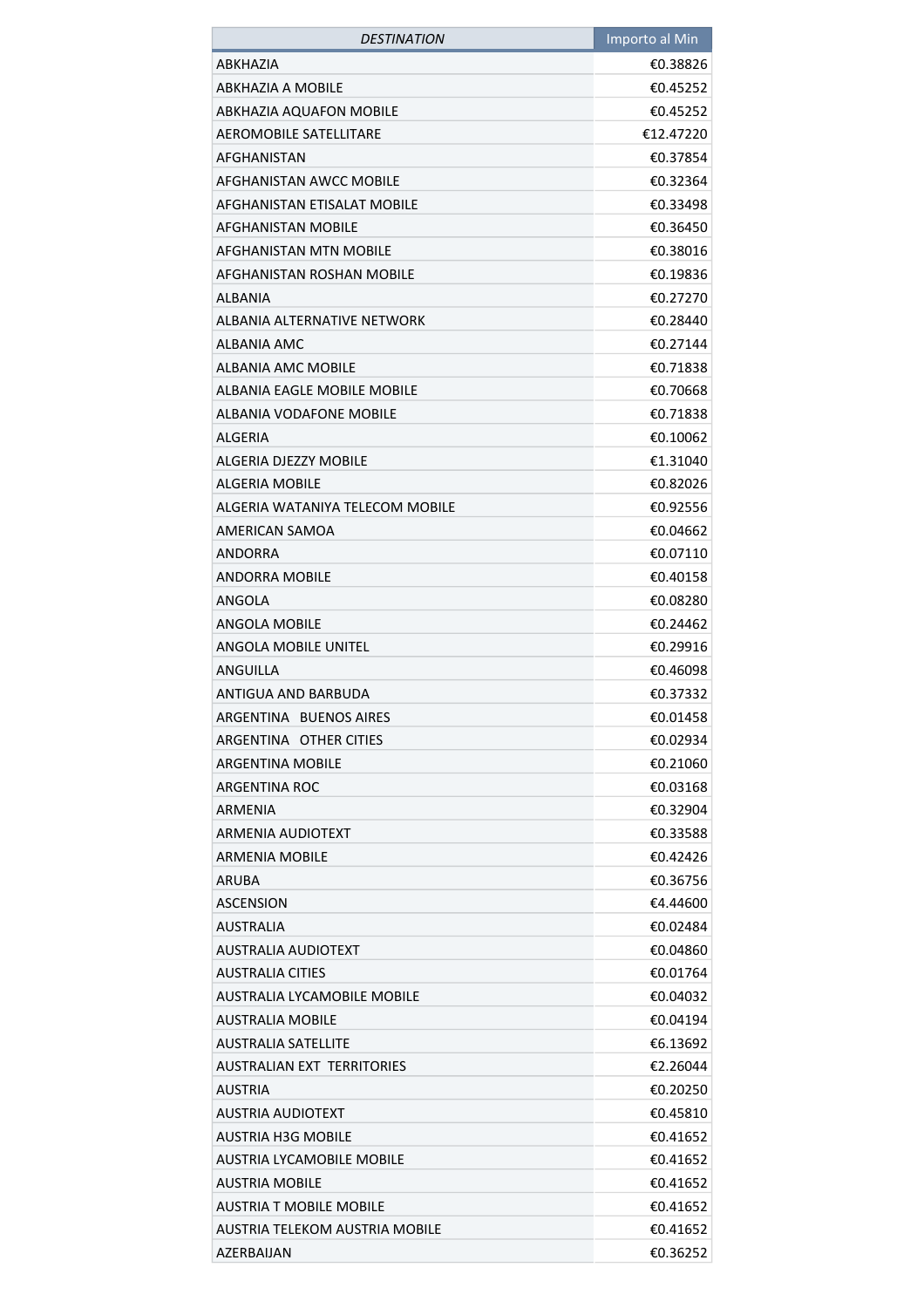| AZERBAIJAN MOBILE                       | €0.50004 |
|-----------------------------------------|----------|
| <b>BAHAMAS</b>                          | €0.15840 |
| <b>BAHRAIN</b>                          | €0.19494 |
| <b>BAHRAIN MOBILE</b>                   | €0.22302 |
| BANGLADESH                              | €0.05544 |
| <b>BANGLADESH MOBILE</b>                | €0.05148 |
| <b>BARBADOS</b>                         | €0.38088 |
| <b>BELARUS</b>                          | €0.64836 |
| <b>BELARUS MOBILE</b>                   | €0.59094 |
| <b>BELARUS MOBILE OTHERS</b>            | €0.59094 |
| <b>BELGIUM</b>                          | €0.16740 |
| <b>BELGIUM AUDIOTEXT</b>                | €0.18846 |
| <b>BELGIUM BASE MOBILE</b>              | €0.73008 |
| <b>BELGIUM LYCAMOBILE MOBILE</b>        | €0.73008 |
| <b>BELGIUM MOBILE</b>                   | €0.73944 |
| <b>BELGIUM MOBISTAR MOBILE</b>          | €0.73008 |
| <b>BELGIUM PROXIMUS MOBILE</b>          | €0.73008 |
| <b>BELIZE</b>                           | €0.39618 |
| <b>BENIN</b>                            | €0.47160 |
| <b>BENIN ETISALAT MOBILE</b>            | €0.54000 |
| <b>BENIN MOBILE</b>                     | €0.51372 |
| <b>BENIN SPACETEL MOBILE</b>            | €0.49788 |
| <b>BERMUDA</b>                          | €0.06192 |
| <b>BHUTAN</b>                           | €0.13896 |
| <b>BOLIVIA</b>                          | €0.18954 |
| <b>BOLIVIA LA PAZ</b>                   | €0.16992 |
| <b>BOLIVIA MOBILE</b>                   | €0.27378 |
| <b>BOLIVIA RURAL</b>                    | €0.16164 |
| BOSNIA HERZEGOVINA                      | €0.26100 |
| BOSNIA HERZEGOVINA FIX OLO              | €0.26334 |
| BOSNIA HERZEGOVINA BH TELE MOBILE       | €0.57096 |
| <b>BOSNIA HERZEGOVINA ERONET MOBILE</b> | €0.57798 |
| BOSNIA HERZEGOVINA MOSTAR               | €0.26100 |
| <b>BOSNIA HERZEGOVINA SRPSKE</b>        | €0.25164 |
| BOSNIA HERZEGOVINA SRPSKE MOBILE        | €0.62082 |
| <b>BOTSWANA</b>                         | €0.28332 |
| BOTSWANA MOBILE                         | €0.44460 |
| BOTSWANA ORANGE MOBILE                  | €0.45648 |
| <b>BRAZIL</b>                           | €0.00954 |
| <b>BRAZIL BELL HORIZON</b>              | €0.00702 |
| <b>BRAZIL MOBILE</b>                    | €0.02790 |
| <b>BRAZIL PORTO ALEGRE</b>              | €0.00792 |
| BRAZIL RIO DE JANEIRO                   | €0.00702 |
| <b>BRAZIL SAO PAOLO</b>                 |          |
|                                         | €0.00630 |
| <b>BRAZIL TIM MOBILE</b>                | €0.02178 |
| <b>BRITISH VIRGIN ISLANDS</b>           | €0.42426 |
| <b>BRUNEI DARUSSALAM</b>                | €0.06732 |
| BULGARIA                                | €0.12564 |
| BULGARIA ALTERNATIVE NETWORK            | €0.13698 |
| BULGARIA GLOBUL MOBILE                  | €0.64818 |
| <b>BULGARIA MTEL MOBILE</b>             | €0.62478 |
| <b>BULGARIA VIVACOM MOBILE</b>          | €0.59022 |
| <b>BULGARIA WIMAX</b>                   | €0.12060 |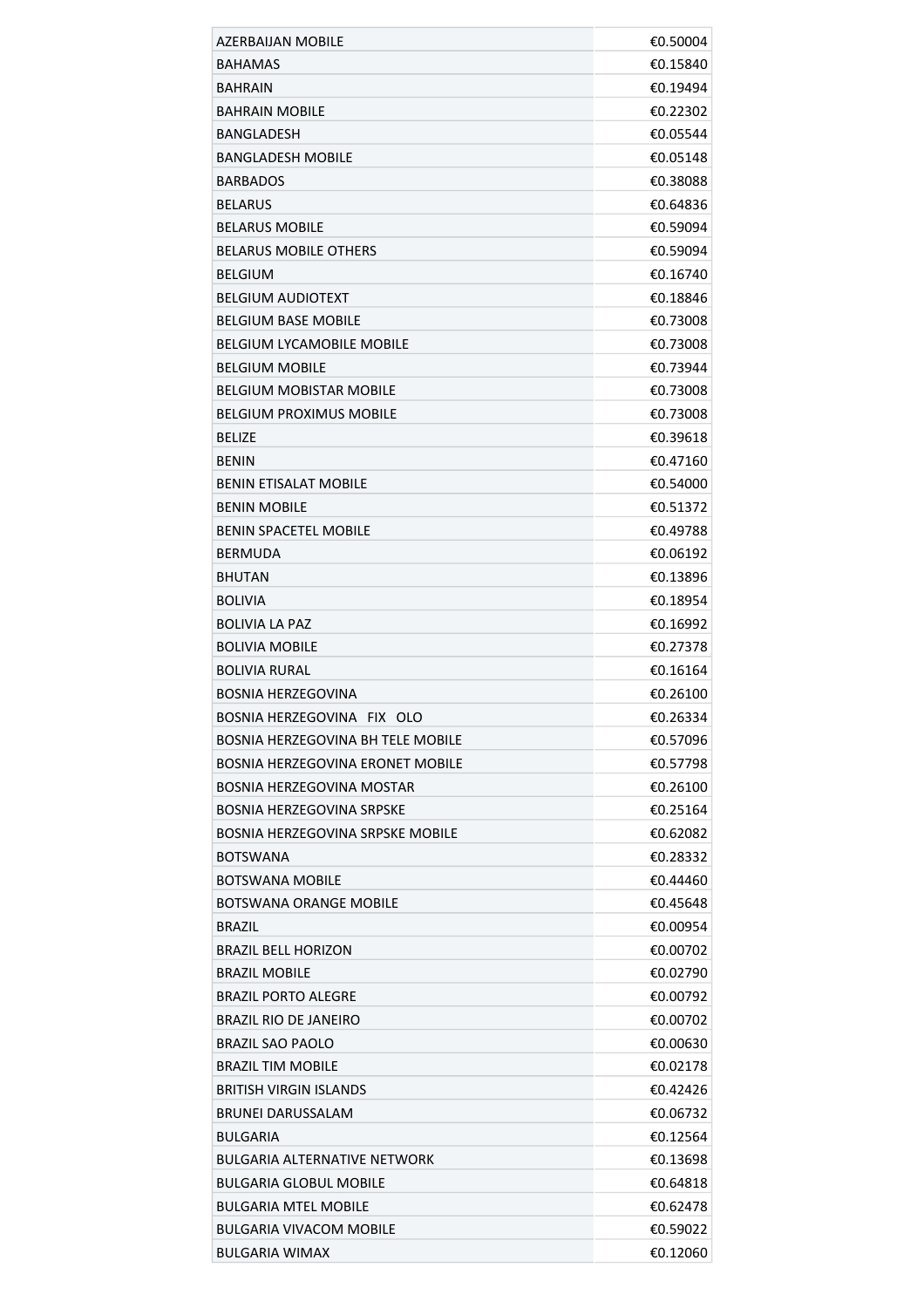| <b>BURKINA FASO</b>                   | €0.65286 |
|---------------------------------------|----------|
| <b>BURKINA FASO CELTEL MOBILE</b>     | €0.61776 |
| <b>BURKINA FASO TELECEL MOBILE</b>    | €0.49608 |
| <b>BURKINA FASO TELMOB MOBILE</b>     | €0.61074 |
| <b>BURUNDI</b>                        | €0.93600 |
| <b>BURUNDI MOBILE</b>                 | €0.93600 |
| <b>BURUNDI UCOM MOBILE</b>            | €0.93600 |
| CAMBODIA                              | €0.11700 |
| CAMEROON                              | €0.18468 |
| CAMEROON AUDIOTEXT                    | €0.19476 |
| <b>CAMEROON MOBILE</b>                | €0.53712 |
| <b>CAMEROON MTN MOBILE</b>            | €0.53586 |
| <b>CAMEROON ORANGE MOBILE</b>         | €0.60516 |
| CANADA                                | €0.00828 |
| CANADA INDEPENDENTS                   | €0.00774 |
| CANADA MONTREAL                       | €0.00630 |
| CANADA TORONTO                        | €0.00630 |
| CANADA WIND MOBILE                    | €0.00702 |
| CANADA YUKON AND NEW TERRIT           | €0.00774 |
| <b>CAPE VERDE</b>                     | €0.28674 |
| <b>CAPE VERDE MOBILE</b>              | €0.46944 |
| CAYMAN ISLANDS                        | €0.30006 |
| CENTRAL AFRICAN REP                   | €0.59022 |
| CENTRAL AFRICAN REP AUDIOTEXT         | €0.61056 |
| CENTRAL AFRICAN REP MOB ORANGE        | €0.54288 |
| CENTRAL AFRICAN REP MOBILE ACEL       | €0.75798 |
| CENTRAL AFRICAN REP MOBILE NATIONLINK | €0.82602 |
| CENTRAL AFRICAN REP MOBILE TLCL       | €0.97128 |
| CHAD                                  | €0.98838 |
| CHAD CELTEL MOBILE                    | €0.93834 |
| CHAD MILLICOM MOBILE                  | €0.93132 |
| <b>CHILE</b>                          | €0.01944 |
| <b>CHILE AUDIOTEXT</b>                | €0.04464 |
| <b>CHILE CLARO MOBILE</b>             | €0.03222 |
| CHILE EASTER ISLAND                   | €0.02898 |
| CHILE MOBILE                          | €0.03222 |
| CHILE MOVISTAR MOBILE                 | €0.03222 |
| CHILE TELCOY                          | €1.03824 |
| <b>CHINA</b>                          |          |
|                                       | €0.14400 |
| CHINA MOBILE                          | €0.14508 |
| CHRISTMAS ISLAND                      | €0.04140 |
| <b>COCOS ISLAND</b>                   | €0.01872 |
| COLOMBIA                              | €0.03060 |
| <b>COLOMBIA BOGOTA</b>                | €0.02934 |
| COLOMBIA CALI                         | €0.02934 |
| <b>COLOMBIA LEX</b>                   | €0.02934 |
| COLOMBIA MEDELLIN                     | €0.02934 |
| <b>COLOMBIA MOBILE</b>                | €0.01494 |
| COLOMBIA MOBILE CLARO                 | €0.01494 |
| <b>COLOMBIA MOBILE MOVISTAR</b>       | €0.01476 |
| COLOMBIA MOBILE TIGO                  | €0.01476 |
| <b>COMOROS</b>                        | €0.82062 |
| <b>CONGO</b>                          | €0.80712 |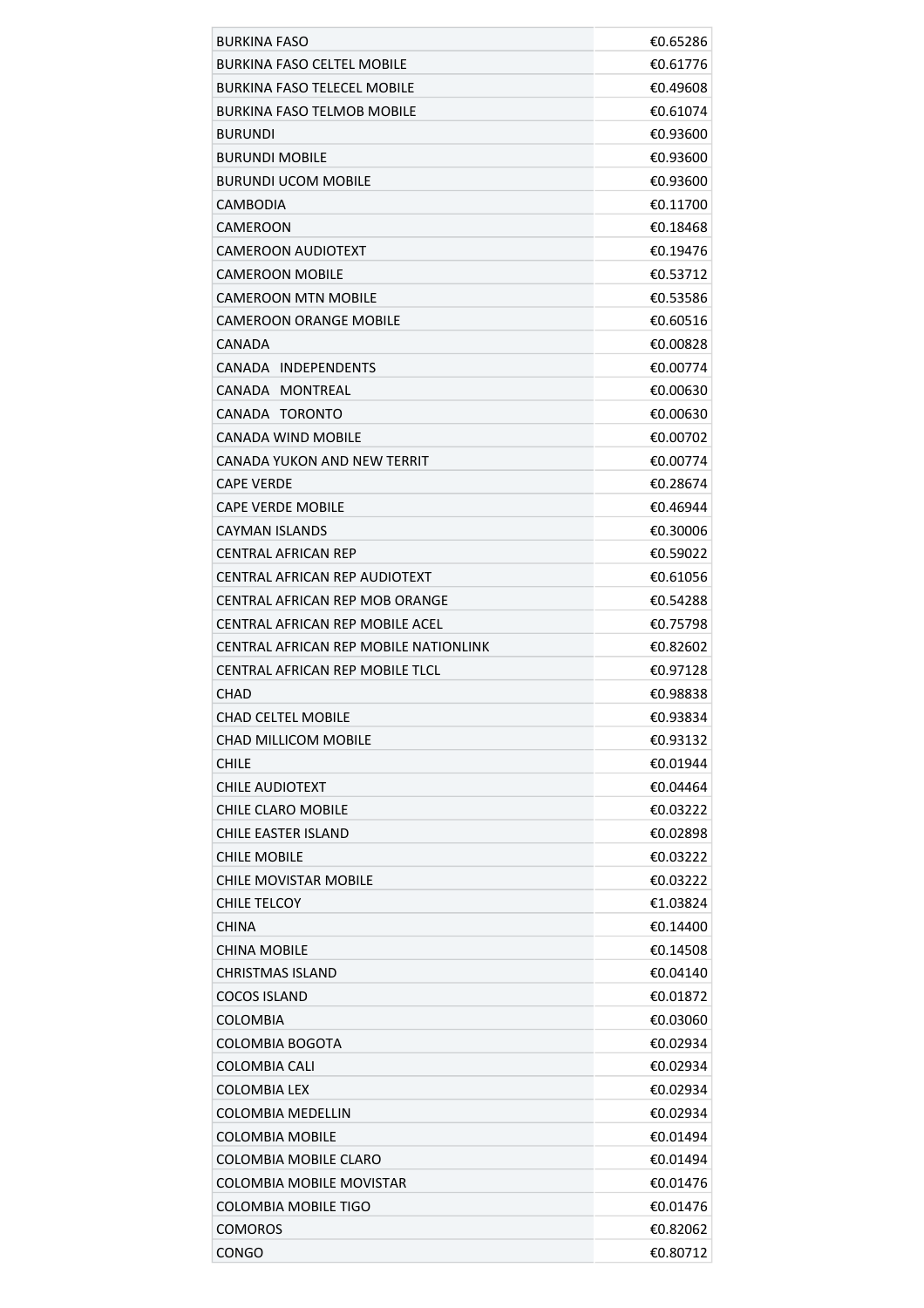| <b>CONGO MTN MOBILE</b><br>€0.74556<br><b>COOK ISLANDS</b><br>€1.15056<br>€0.03924<br>COSTA RICA<br>COSTA RICA ICE MOBILE<br>€0.13338<br>COSTA RICA MOBILE<br>€0.14022<br>CROATIA<br>€0.27270<br>CROATIA HPT CROATIA MOBILE<br>€0.37908<br><b>CROATIA MOBILE</b><br>€0.37908<br><b>CROATIA TELE2 MOBILE</b><br>€0.37908<br>CROATIA VIPNET GSM MOBILE<br>€0.37908<br><b>CUBA</b><br>€1.08576<br><b>CYPRUS</b><br>€0.08082<br>CYPRUS MOBILE PRIMETEL<br>€0.16848<br><b>CYPRUS AUDIOTEXT</b><br>€0.23274<br><b>CYPRUS MOBILE</b><br>€0.16848<br><b>CYPRUS MTN MOBILE</b><br>€0.15336<br><b>CYPRUS VODAFONE MOBILE</b><br>€0.15336<br><b>CZECH REP</b><br>€0.93960<br>CZECH REP AUDIOTEXT<br>€1.02960<br><b>CZECH REP CESKY MOBIL MOBILE</b><br>€0.14166<br><b>CZECH REP EUROTEL PRAHA MOBILE</b><br>€0.14166<br><b>CZECH REP MOBILE</b><br>€0.14166<br>CZECH REP RADIOMOBIL MOBILE<br>€0.14166<br>DEM PEOPLE S REP OF KOREA<br>€0.72486<br>DEM REP OF THE CONGO<br>€0.79560<br>DEM REP OF THE CONGO AUDIOTEXT<br>€0.82368<br>DEM REP OF THE CONGO MOBILE<br>€0.79470<br>DEM REP OF THE CONGO VOD MOBILE<br>€0.76302<br>€0.01224<br><b>DENMARK</b><br><b>DENMARK H3G MOBILE</b><br>€0.01944<br>DENMARK LYCAMOBILE MOBILE<br>€0.01944<br><b>DENMARK MOBILE</b><br>€0.01944<br>DENMARK TDC TOTALLOSNINGER MOB<br>€0.01944<br>DENMARK TELENOR AS MOBILE<br>€0.01944<br>€0.01944<br>DENMARK TELIA MOBILE<br>DIEGO GARCIA<br>€6.78600<br><b>DJIBOUTI</b><br>€0.58554<br>DOMINICA<br>€0.44406<br><b>DOMINICAN REP</b><br>€0.07020<br>DOMINICAN REP MOBILE<br>€0.18990<br><b>EAST TIMOR</b><br>€0.77220<br><b>ECUADOR</b><br>€0.21186<br>ECUADOR MOBILE<br>€0.34398<br><b>ECUADOR PORTA MOBILE</b><br>€0.33120<br>€0.20484<br>ECUADOR QUITO<br>ECUADOR TELEFONICA MOBILE<br>€0.28404<br><b>EGYPT</b><br>€0.13086<br>EGYPT ALEXANDRIA<br>€0.13086<br><b>EGYPT CAIRO</b><br>€0.13086<br>EGYPT ETISALAT MOBILE<br>€0.14886<br>EGYPT MOBINIL MOBILE<br>€0.19890<br><b>EGYPT TEM MOBILE</b><br>€0.19710 | CONGO MOBILE | €0.93258 |
|-----------------------------------------------------------------------------------------------------------------------------------------------------------------------------------------------------------------------------------------------------------------------------------------------------------------------------------------------------------------------------------------------------------------------------------------------------------------------------------------------------------------------------------------------------------------------------------------------------------------------------------------------------------------------------------------------------------------------------------------------------------------------------------------------------------------------------------------------------------------------------------------------------------------------------------------------------------------------------------------------------------------------------------------------------------------------------------------------------------------------------------------------------------------------------------------------------------------------------------------------------------------------------------------------------------------------------------------------------------------------------------------------------------------------------------------------------------------------------------------------------------------------------------------------------------------------------------------------------------------------------------------------------------------------------------------------------------------------------------------------------------------------------------------------------------------------------------------------------------------------------------------------------------------------------------------------------------------------------------------|--------------|----------|
|                                                                                                                                                                                                                                                                                                                                                                                                                                                                                                                                                                                                                                                                                                                                                                                                                                                                                                                                                                                                                                                                                                                                                                                                                                                                                                                                                                                                                                                                                                                                                                                                                                                                                                                                                                                                                                                                                                                                                                                         |              |          |
|                                                                                                                                                                                                                                                                                                                                                                                                                                                                                                                                                                                                                                                                                                                                                                                                                                                                                                                                                                                                                                                                                                                                                                                                                                                                                                                                                                                                                                                                                                                                                                                                                                                                                                                                                                                                                                                                                                                                                                                         |              |          |
|                                                                                                                                                                                                                                                                                                                                                                                                                                                                                                                                                                                                                                                                                                                                                                                                                                                                                                                                                                                                                                                                                                                                                                                                                                                                                                                                                                                                                                                                                                                                                                                                                                                                                                                                                                                                                                                                                                                                                                                         |              |          |
|                                                                                                                                                                                                                                                                                                                                                                                                                                                                                                                                                                                                                                                                                                                                                                                                                                                                                                                                                                                                                                                                                                                                                                                                                                                                                                                                                                                                                                                                                                                                                                                                                                                                                                                                                                                                                                                                                                                                                                                         |              |          |
|                                                                                                                                                                                                                                                                                                                                                                                                                                                                                                                                                                                                                                                                                                                                                                                                                                                                                                                                                                                                                                                                                                                                                                                                                                                                                                                                                                                                                                                                                                                                                                                                                                                                                                                                                                                                                                                                                                                                                                                         |              |          |
|                                                                                                                                                                                                                                                                                                                                                                                                                                                                                                                                                                                                                                                                                                                                                                                                                                                                                                                                                                                                                                                                                                                                                                                                                                                                                                                                                                                                                                                                                                                                                                                                                                                                                                                                                                                                                                                                                                                                                                                         |              |          |
|                                                                                                                                                                                                                                                                                                                                                                                                                                                                                                                                                                                                                                                                                                                                                                                                                                                                                                                                                                                                                                                                                                                                                                                                                                                                                                                                                                                                                                                                                                                                                                                                                                                                                                                                                                                                                                                                                                                                                                                         |              |          |
|                                                                                                                                                                                                                                                                                                                                                                                                                                                                                                                                                                                                                                                                                                                                                                                                                                                                                                                                                                                                                                                                                                                                                                                                                                                                                                                                                                                                                                                                                                                                                                                                                                                                                                                                                                                                                                                                                                                                                                                         |              |          |
|                                                                                                                                                                                                                                                                                                                                                                                                                                                                                                                                                                                                                                                                                                                                                                                                                                                                                                                                                                                                                                                                                                                                                                                                                                                                                                                                                                                                                                                                                                                                                                                                                                                                                                                                                                                                                                                                                                                                                                                         |              |          |
|                                                                                                                                                                                                                                                                                                                                                                                                                                                                                                                                                                                                                                                                                                                                                                                                                                                                                                                                                                                                                                                                                                                                                                                                                                                                                                                                                                                                                                                                                                                                                                                                                                                                                                                                                                                                                                                                                                                                                                                         |              |          |
|                                                                                                                                                                                                                                                                                                                                                                                                                                                                                                                                                                                                                                                                                                                                                                                                                                                                                                                                                                                                                                                                                                                                                                                                                                                                                                                                                                                                                                                                                                                                                                                                                                                                                                                                                                                                                                                                                                                                                                                         |              |          |
|                                                                                                                                                                                                                                                                                                                                                                                                                                                                                                                                                                                                                                                                                                                                                                                                                                                                                                                                                                                                                                                                                                                                                                                                                                                                                                                                                                                                                                                                                                                                                                                                                                                                                                                                                                                                                                                                                                                                                                                         |              |          |
|                                                                                                                                                                                                                                                                                                                                                                                                                                                                                                                                                                                                                                                                                                                                                                                                                                                                                                                                                                                                                                                                                                                                                                                                                                                                                                                                                                                                                                                                                                                                                                                                                                                                                                                                                                                                                                                                                                                                                                                         |              |          |
|                                                                                                                                                                                                                                                                                                                                                                                                                                                                                                                                                                                                                                                                                                                                                                                                                                                                                                                                                                                                                                                                                                                                                                                                                                                                                                                                                                                                                                                                                                                                                                                                                                                                                                                                                                                                                                                                                                                                                                                         |              |          |
|                                                                                                                                                                                                                                                                                                                                                                                                                                                                                                                                                                                                                                                                                                                                                                                                                                                                                                                                                                                                                                                                                                                                                                                                                                                                                                                                                                                                                                                                                                                                                                                                                                                                                                                                                                                                                                                                                                                                                                                         |              |          |
|                                                                                                                                                                                                                                                                                                                                                                                                                                                                                                                                                                                                                                                                                                                                                                                                                                                                                                                                                                                                                                                                                                                                                                                                                                                                                                                                                                                                                                                                                                                                                                                                                                                                                                                                                                                                                                                                                                                                                                                         |              |          |
|                                                                                                                                                                                                                                                                                                                                                                                                                                                                                                                                                                                                                                                                                                                                                                                                                                                                                                                                                                                                                                                                                                                                                                                                                                                                                                                                                                                                                                                                                                                                                                                                                                                                                                                                                                                                                                                                                                                                                                                         |              |          |
|                                                                                                                                                                                                                                                                                                                                                                                                                                                                                                                                                                                                                                                                                                                                                                                                                                                                                                                                                                                                                                                                                                                                                                                                                                                                                                                                                                                                                                                                                                                                                                                                                                                                                                                                                                                                                                                                                                                                                                                         |              |          |
|                                                                                                                                                                                                                                                                                                                                                                                                                                                                                                                                                                                                                                                                                                                                                                                                                                                                                                                                                                                                                                                                                                                                                                                                                                                                                                                                                                                                                                                                                                                                                                                                                                                                                                                                                                                                                                                                                                                                                                                         |              |          |
|                                                                                                                                                                                                                                                                                                                                                                                                                                                                                                                                                                                                                                                                                                                                                                                                                                                                                                                                                                                                                                                                                                                                                                                                                                                                                                                                                                                                                                                                                                                                                                                                                                                                                                                                                                                                                                                                                                                                                                                         |              |          |
|                                                                                                                                                                                                                                                                                                                                                                                                                                                                                                                                                                                                                                                                                                                                                                                                                                                                                                                                                                                                                                                                                                                                                                                                                                                                                                                                                                                                                                                                                                                                                                                                                                                                                                                                                                                                                                                                                                                                                                                         |              |          |
|                                                                                                                                                                                                                                                                                                                                                                                                                                                                                                                                                                                                                                                                                                                                                                                                                                                                                                                                                                                                                                                                                                                                                                                                                                                                                                                                                                                                                                                                                                                                                                                                                                                                                                                                                                                                                                                                                                                                                                                         |              |          |
|                                                                                                                                                                                                                                                                                                                                                                                                                                                                                                                                                                                                                                                                                                                                                                                                                                                                                                                                                                                                                                                                                                                                                                                                                                                                                                                                                                                                                                                                                                                                                                                                                                                                                                                                                                                                                                                                                                                                                                                         |              |          |
|                                                                                                                                                                                                                                                                                                                                                                                                                                                                                                                                                                                                                                                                                                                                                                                                                                                                                                                                                                                                                                                                                                                                                                                                                                                                                                                                                                                                                                                                                                                                                                                                                                                                                                                                                                                                                                                                                                                                                                                         |              |          |
|                                                                                                                                                                                                                                                                                                                                                                                                                                                                                                                                                                                                                                                                                                                                                                                                                                                                                                                                                                                                                                                                                                                                                                                                                                                                                                                                                                                                                                                                                                                                                                                                                                                                                                                                                                                                                                                                                                                                                                                         |              |          |
|                                                                                                                                                                                                                                                                                                                                                                                                                                                                                                                                                                                                                                                                                                                                                                                                                                                                                                                                                                                                                                                                                                                                                                                                                                                                                                                                                                                                                                                                                                                                                                                                                                                                                                                                                                                                                                                                                                                                                                                         |              |          |
|                                                                                                                                                                                                                                                                                                                                                                                                                                                                                                                                                                                                                                                                                                                                                                                                                                                                                                                                                                                                                                                                                                                                                                                                                                                                                                                                                                                                                                                                                                                                                                                                                                                                                                                                                                                                                                                                                                                                                                                         |              |          |
|                                                                                                                                                                                                                                                                                                                                                                                                                                                                                                                                                                                                                                                                                                                                                                                                                                                                                                                                                                                                                                                                                                                                                                                                                                                                                                                                                                                                                                                                                                                                                                                                                                                                                                                                                                                                                                                                                                                                                                                         |              |          |
|                                                                                                                                                                                                                                                                                                                                                                                                                                                                                                                                                                                                                                                                                                                                                                                                                                                                                                                                                                                                                                                                                                                                                                                                                                                                                                                                                                                                                                                                                                                                                                                                                                                                                                                                                                                                                                                                                                                                                                                         |              |          |
|                                                                                                                                                                                                                                                                                                                                                                                                                                                                                                                                                                                                                                                                                                                                                                                                                                                                                                                                                                                                                                                                                                                                                                                                                                                                                                                                                                                                                                                                                                                                                                                                                                                                                                                                                                                                                                                                                                                                                                                         |              |          |
|                                                                                                                                                                                                                                                                                                                                                                                                                                                                                                                                                                                                                                                                                                                                                                                                                                                                                                                                                                                                                                                                                                                                                                                                                                                                                                                                                                                                                                                                                                                                                                                                                                                                                                                                                                                                                                                                                                                                                                                         |              |          |
|                                                                                                                                                                                                                                                                                                                                                                                                                                                                                                                                                                                                                                                                                                                                                                                                                                                                                                                                                                                                                                                                                                                                                                                                                                                                                                                                                                                                                                                                                                                                                                                                                                                                                                                                                                                                                                                                                                                                                                                         |              |          |
|                                                                                                                                                                                                                                                                                                                                                                                                                                                                                                                                                                                                                                                                                                                                                                                                                                                                                                                                                                                                                                                                                                                                                                                                                                                                                                                                                                                                                                                                                                                                                                                                                                                                                                                                                                                                                                                                                                                                                                                         |              |          |
|                                                                                                                                                                                                                                                                                                                                                                                                                                                                                                                                                                                                                                                                                                                                                                                                                                                                                                                                                                                                                                                                                                                                                                                                                                                                                                                                                                                                                                                                                                                                                                                                                                                                                                                                                                                                                                                                                                                                                                                         |              |          |
|                                                                                                                                                                                                                                                                                                                                                                                                                                                                                                                                                                                                                                                                                                                                                                                                                                                                                                                                                                                                                                                                                                                                                                                                                                                                                                                                                                                                                                                                                                                                                                                                                                                                                                                                                                                                                                                                                                                                                                                         |              |          |
|                                                                                                                                                                                                                                                                                                                                                                                                                                                                                                                                                                                                                                                                                                                                                                                                                                                                                                                                                                                                                                                                                                                                                                                                                                                                                                                                                                                                                                                                                                                                                                                                                                                                                                                                                                                                                                                                                                                                                                                         |              |          |
|                                                                                                                                                                                                                                                                                                                                                                                                                                                                                                                                                                                                                                                                                                                                                                                                                                                                                                                                                                                                                                                                                                                                                                                                                                                                                                                                                                                                                                                                                                                                                                                                                                                                                                                                                                                                                                                                                                                                                                                         |              |          |
|                                                                                                                                                                                                                                                                                                                                                                                                                                                                                                                                                                                                                                                                                                                                                                                                                                                                                                                                                                                                                                                                                                                                                                                                                                                                                                                                                                                                                                                                                                                                                                                                                                                                                                                                                                                                                                                                                                                                                                                         |              |          |
|                                                                                                                                                                                                                                                                                                                                                                                                                                                                                                                                                                                                                                                                                                                                                                                                                                                                                                                                                                                                                                                                                                                                                                                                                                                                                                                                                                                                                                                                                                                                                                                                                                                                                                                                                                                                                                                                                                                                                                                         |              |          |
|                                                                                                                                                                                                                                                                                                                                                                                                                                                                                                                                                                                                                                                                                                                                                                                                                                                                                                                                                                                                                                                                                                                                                                                                                                                                                                                                                                                                                                                                                                                                                                                                                                                                                                                                                                                                                                                                                                                                                                                         |              |          |
|                                                                                                                                                                                                                                                                                                                                                                                                                                                                                                                                                                                                                                                                                                                                                                                                                                                                                                                                                                                                                                                                                                                                                                                                                                                                                                                                                                                                                                                                                                                                                                                                                                                                                                                                                                                                                                                                                                                                                                                         |              |          |
|                                                                                                                                                                                                                                                                                                                                                                                                                                                                                                                                                                                                                                                                                                                                                                                                                                                                                                                                                                                                                                                                                                                                                                                                                                                                                                                                                                                                                                                                                                                                                                                                                                                                                                                                                                                                                                                                                                                                                                                         |              |          |
|                                                                                                                                                                                                                                                                                                                                                                                                                                                                                                                                                                                                                                                                                                                                                                                                                                                                                                                                                                                                                                                                                                                                                                                                                                                                                                                                                                                                                                                                                                                                                                                                                                                                                                                                                                                                                                                                                                                                                                                         |              |          |
|                                                                                                                                                                                                                                                                                                                                                                                                                                                                                                                                                                                                                                                                                                                                                                                                                                                                                                                                                                                                                                                                                                                                                                                                                                                                                                                                                                                                                                                                                                                                                                                                                                                                                                                                                                                                                                                                                                                                                                                         |              |          |
|                                                                                                                                                                                                                                                                                                                                                                                                                                                                                                                                                                                                                                                                                                                                                                                                                                                                                                                                                                                                                                                                                                                                                                                                                                                                                                                                                                                                                                                                                                                                                                                                                                                                                                                                                                                                                                                                                                                                                                                         |              |          |
|                                                                                                                                                                                                                                                                                                                                                                                                                                                                                                                                                                                                                                                                                                                                                                                                                                                                                                                                                                                                                                                                                                                                                                                                                                                                                                                                                                                                                                                                                                                                                                                                                                                                                                                                                                                                                                                                                                                                                                                         |              |          |
|                                                                                                                                                                                                                                                                                                                                                                                                                                                                                                                                                                                                                                                                                                                                                                                                                                                                                                                                                                                                                                                                                                                                                                                                                                                                                                                                                                                                                                                                                                                                                                                                                                                                                                                                                                                                                                                                                                                                                                                         |              |          |
|                                                                                                                                                                                                                                                                                                                                                                                                                                                                                                                                                                                                                                                                                                                                                                                                                                                                                                                                                                                                                                                                                                                                                                                                                                                                                                                                                                                                                                                                                                                                                                                                                                                                                                                                                                                                                                                                                                                                                                                         |              |          |
|                                                                                                                                                                                                                                                                                                                                                                                                                                                                                                                                                                                                                                                                                                                                                                                                                                                                                                                                                                                                                                                                                                                                                                                                                                                                                                                                                                                                                                                                                                                                                                                                                                                                                                                                                                                                                                                                                                                                                                                         |              |          |
|                                                                                                                                                                                                                                                                                                                                                                                                                                                                                                                                                                                                                                                                                                                                                                                                                                                                                                                                                                                                                                                                                                                                                                                                                                                                                                                                                                                                                                                                                                                                                                                                                                                                                                                                                                                                                                                                                                                                                                                         |              |          |
|                                                                                                                                                                                                                                                                                                                                                                                                                                                                                                                                                                                                                                                                                                                                                                                                                                                                                                                                                                                                                                                                                                                                                                                                                                                                                                                                                                                                                                                                                                                                                                                                                                                                                                                                                                                                                                                                                                                                                                                         |              |          |
|                                                                                                                                                                                                                                                                                                                                                                                                                                                                                                                                                                                                                                                                                                                                                                                                                                                                                                                                                                                                                                                                                                                                                                                                                                                                                                                                                                                                                                                                                                                                                                                                                                                                                                                                                                                                                                                                                                                                                                                         |              |          |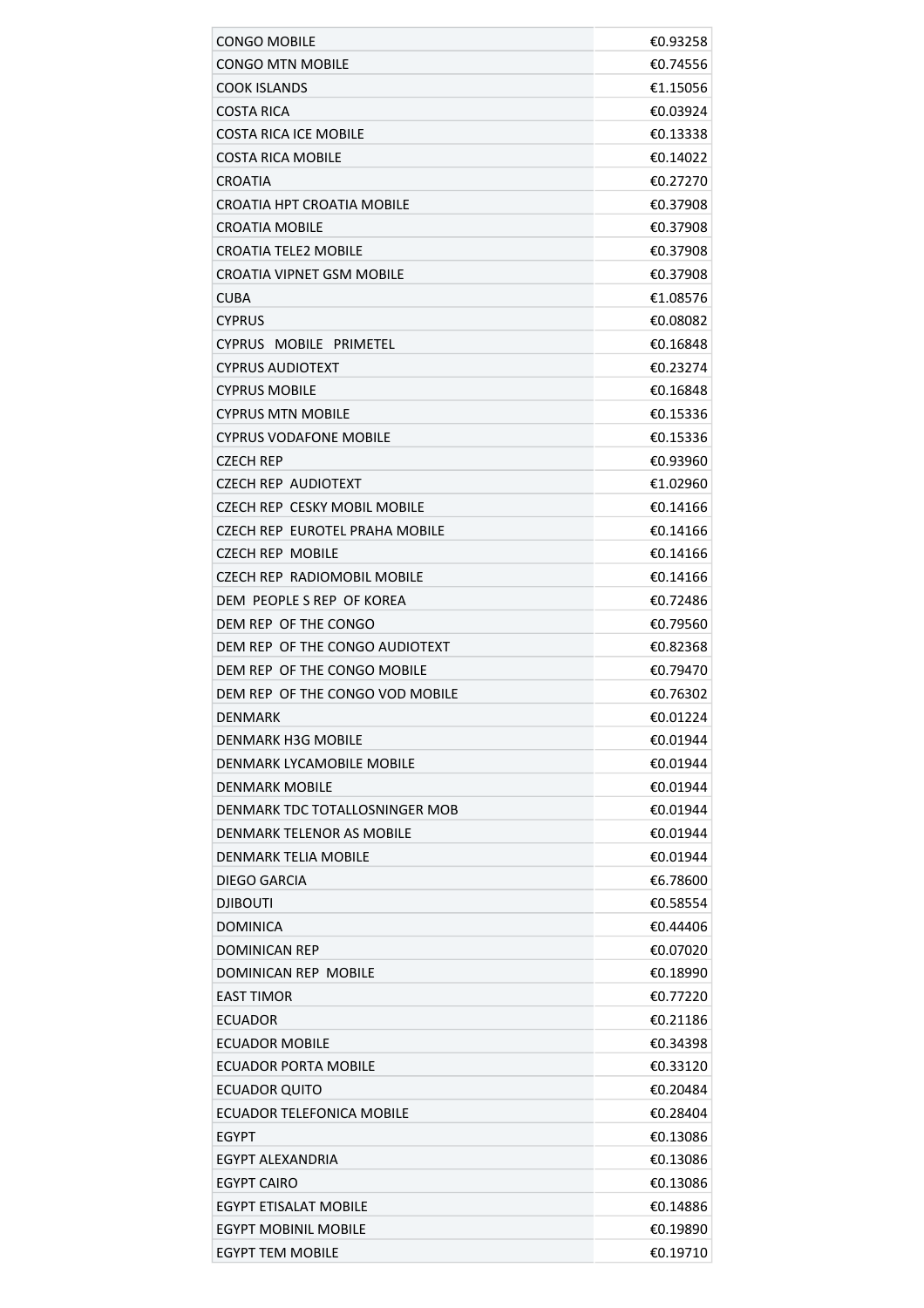| EGYPT VODAFONE MOBILE             | €0.20016 |
|-----------------------------------|----------|
| EL SALVADOR                       | €0.23292 |
| EL SALVADOR CLARO MOBILE          | €0.22860 |
| EL SALVADOR DIGICEL MOBILE        | €0.19746 |
| EL SALVADOR MOBILE                | €0.21150 |
| EL SALVADOR MOVISTAR MOBILE       | €0.22860 |
| EL SALVADOR TELEMOVIL MOBILE      | €0.19242 |
| ELLIPSO SATELLITE                 | €6.48180 |
| <b>EMERGENCY NUMBER</b>           | €0.00630 |
| <b>EMSAT</b>                      | €4.21434 |
| EQUATORIAL GUINEA                 | €0.83970 |
| <b>ERITREA</b>                    | €0.39870 |
| ERITREA MOBILE                    | €0.36738 |
| <b>ESTONIA</b>                    | €0.01998 |
| ESTONIA AS EMT MOBILE             | €0.63180 |
| ESTONIA AUDIOTEXT                 | €0.78480 |
| ESTONIA ELISA MOBILE              | €0.63180 |
| <b>ESTONIA MOBILE</b>             | €0.63648 |
| <b>ESTONIA TELE2 MOBILE</b>       | €0.63180 |
| <b>ETHIOPIA</b>                   | €0.42804 |
| ETHIOPIA MOBILE                   | €0.43560 |
| <b>FALKLAND ISLANDS MALVINAS</b>  | €3.28608 |
| <b>FAROE ISLANDS</b>              | €0.04896 |
| <b>FIJI</b>                       | €5.61600 |
| <b>FINLAND</b>                    | €0.58860 |
| <b>FINLAND MOBILE</b>             | €0.58968 |
| <b>FRANCE</b>                     | €0.02466 |
| <b>FRANCE AUDIOTEXT</b>           | €0.64350 |
| FRANCE BOUYUGES TELECOM MOBILE    | €0.32058 |
| <b>FRANCE FREE MOBILE</b>         | €0.32058 |
| FRANCE GLOBALSTAR MOBILE          | €0.58968 |
| <b>FRANCE LYCAMOBILE MOBILE</b>   | €0.32058 |
| <b>FRANCE MOBILE</b>              | €0.32058 |
| <b>FRANCE ORANGE MOBILE</b>       | €0.32058 |
| <b>FRANCE SFR MOBILE</b>          | €0.32058 |
| <b>FRENCH GUIANA</b>              | €0.02052 |
| <b>FRENCH GUIANA MOBILE</b>       | €0.10062 |
| <b>FRENCH POLYNESIA</b>           | €0.46332 |
| <b>GABON</b>                      | €0.71550 |
| <b>GABON CELTEL MOBILE</b>        | €0.73008 |
| <b>GABON MOBILE</b>               | €0.71550 |
| GAMBIA                            | €0.58068 |
| GEORGIA                           | €0.27432 |
| GEORGIA GEOCELL MOBILE            | €0.45216 |
| <b>GEORGIA MAGTICOM MOBILE</b>    | €0.45162 |
| <b>GEORGIA MOBILE</b>             | €0.45162 |
| GEORGIA MOBITEL MOBILE            | €0.45162 |
| <b>GERMANY</b>                    | €0.00702 |
| <b>GERMANY AUDIOTEXT</b>          | €0.00936 |
| <b>GERMANY D2 VODAFONE MOBILE</b> | €0.02628 |
| <b>GERMANY E PLUS MOBILE</b>      | €0.02628 |
| <b>GERMANY LYCAMOBILE MOBILE</b>  |          |
|                                   | €0.02628 |
| <b>GERMANY MOBILE</b>             | €0.02628 |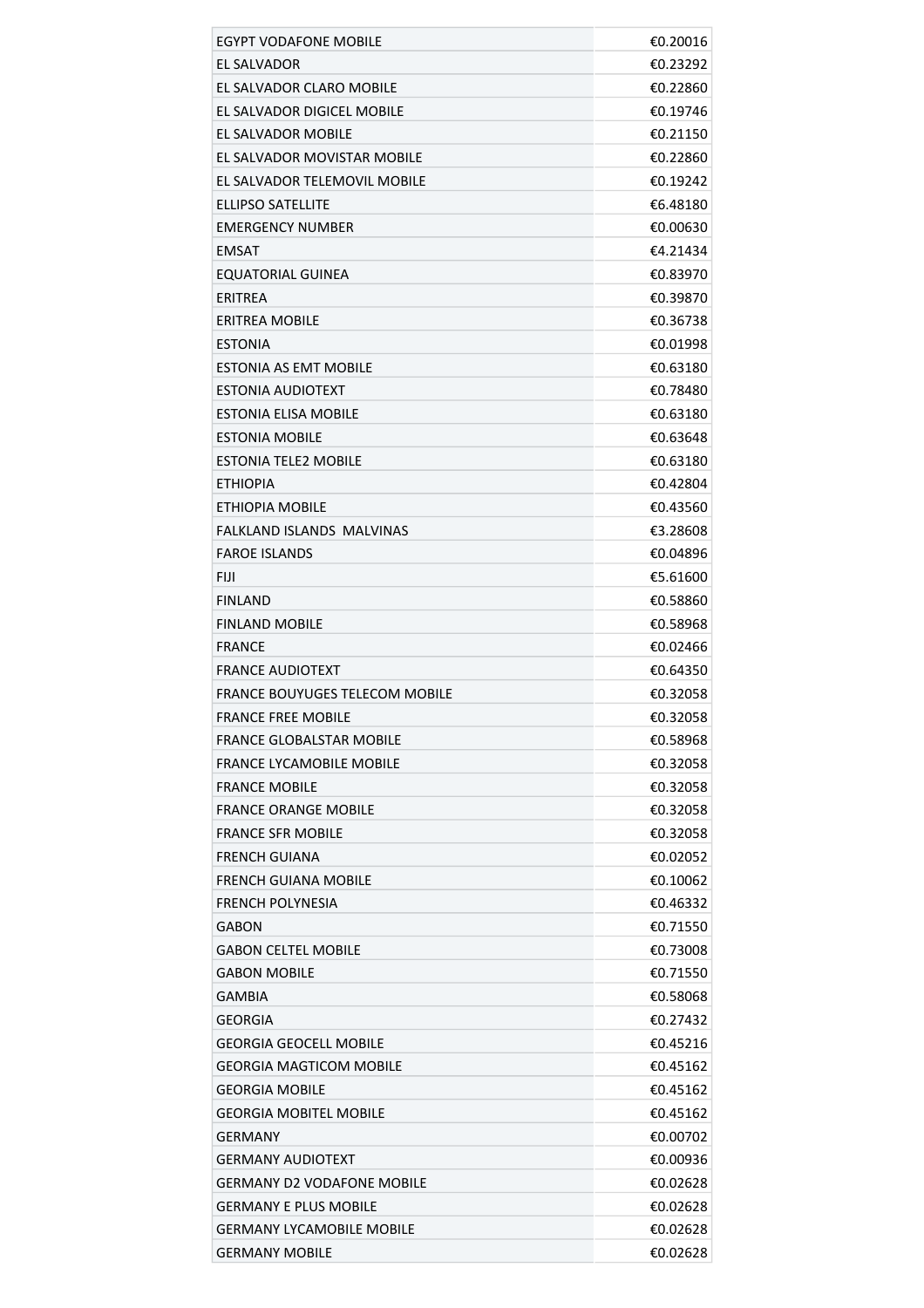| <b>GERMANY O2 MOBILE</b>         | €0.02628 |
|----------------------------------|----------|
| <b>GERMANY T MOBIL MOBILE</b>    | €0.02628 |
| GHANA                            | €0.47502 |
| GHANA GHANAT MOBILE              | €0.40608 |
| <b>GHANA MOBILE</b>              | €0.41076 |
| <b>GHANA MTN MOBILE</b>          | €0.41076 |
| <b>GHANA TIGO MOBILE</b>         | €0.42138 |
| <b>GHANA ZAIN MOBILE</b>         | €0.41076 |
| <b>GIBRALTAR</b>                 | €0.06930 |
| <b>GIBRALTAR MOBILE</b>          | €0.24660 |
| GLOBAL NETWORKS ANTARCTICA       | €7.37100 |
| <b>GLOBALSTAR SATELLITE</b>      | €3.72294 |
| <b>GMSS NETWORK</b>              | €3.73464 |
| GREECE                           | €0.07380 |
| <b>GREECE COSMOTE MOBILE</b>     | €0.12402 |
| <b>GREECE MOBILE</b>             | €0.12402 |
| <b>GREECE VODAFONE MOBILE</b>    | €0.12402 |
| <b>GREECE WIND HELLAS MOBILE</b> | €0.12402 |
| GREENLAND                        | €0.09576 |
| <b>GRENADA CARRICOU</b>          | €0.38592 |
| <b>GUADELOUPE</b>                | €0.01998 |
| <b>GUADELOUPE MOBILE</b>         | €0.19170 |
| GUAM                             | €0.03636 |
| GUATEMALA                        | €0.26334 |
| <b>GUATEMALA MOBILE</b>          | €0.24696 |
| GUINEA                           | €0.70794 |
| GUINEA BISSAU                    | €1.01574 |
| GUINEA CELLCOM MOBILE            | €0.74880 |
| <b>GUINEA MOBILE</b>             | €0.75258 |
| <b>GUINEA MTN MOBILE</b>         | €0.70524 |
| GUINEA ORANGE MOBILE             | €0.74880 |
| GUYANA                           | €0.47520 |
| HAITI                            | €0.50220 |
| <b>HAITI DIGICEL MOBILE</b>      | €0.46170 |
| <b>HAITI MOBILE</b>              | €0.37008 |
| <b>HONDURAS</b>                  | €0.24804 |
| <b>HONDURAS CLARO MOBILE</b>     | €0.24462 |
| <b>HONDURAS MOBILE</b>           | €0.23058 |
| <b>HONDURAS TIGO MOBILE</b>      | €0.30960 |
| HONG KONG                        | €0.04392 |
| <b>HONG KONG MOBILE</b>          | €0.05166 |
| <b>HUNGARY</b>                   | €0.08550 |
| <b>HUNGARY BUDAPEST</b>          | €0.08550 |
| HUNGARY NETFONE MOBILE           | €0.12402 |
| HUNGARY PANNON GSM MOBILE        | €0.12402 |
| HUNGARY TESCO MOBILE             | €0.12402 |
| <b>HUNGARY UPC MOBILE</b>        | €0.12402 |
| HUNGARY VODAFONE MOBILE          | €0.12402 |
|                                  |          |
| HUNGARY WESTEL 900 MOBILE        | €0.12402 |
| <b>ICELAND</b>                   | €0.03402 |
| ICELAND LANDSSIMINN MOBILE       | €0.03402 |
| <b>ICELAND MOBILE</b>            | €0.03402 |
| <b>ICELAND TAL MOBILE</b>        | €0.03402 |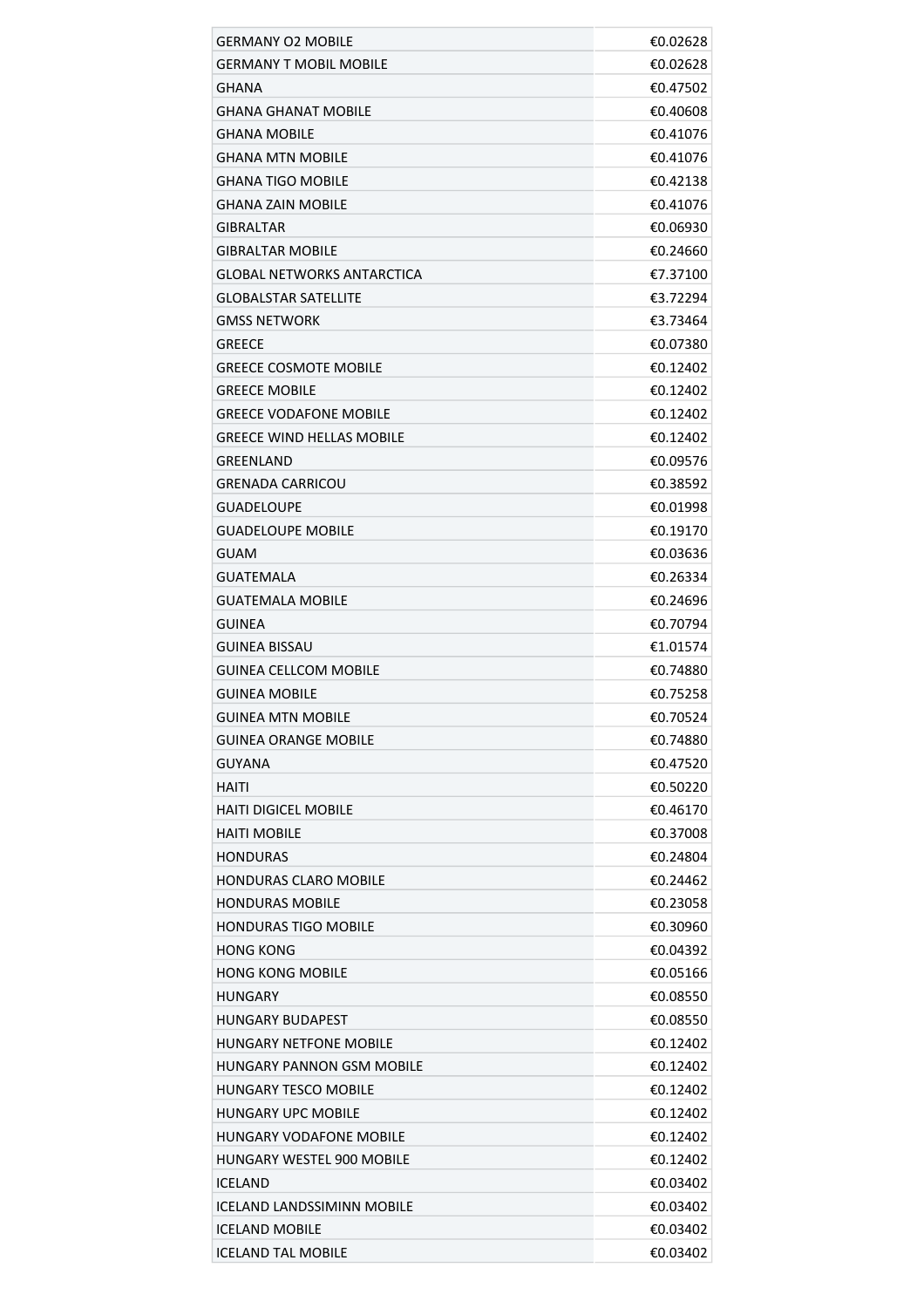| INDIA<br>€0.01476<br>INDIA AHMEDABAD<br>€0.01476<br>INDIA BANGALORE CITY<br>€0.01476<br><b>INDIA BOMBAY</b><br>€0.01476<br>INDIA BSNL MOBILE<br>€0.01350<br>INDIA CALCUTTA<br>€0.01476<br>INDIA DELHI<br>€0.01404<br>INDIA ERNAKULAM<br>€0.01476<br><b>INDIA HYDERABAD</b><br>€0.01476<br>INDIA JALLANDHAR<br>€0.01476<br>INDIA MADRAS CITY<br>€0.01476<br>INDIA MOBILE<br>€0.01404<br><b>INDIA PUNE</b><br>€0.01476<br><b>INDIA RELIANCE MOBILE</b><br>€0.01404<br>INDIA UNINOR MOBILE<br>€0.01404<br>INDONESIA<br>€0.07812<br>INDONESIA EXELCOM MOBILE<br>€0.07632<br>INDONESIA JAKARTA<br>€0.04338<br>INDONESIA MOBILE<br>€0.07686<br>INDONESIA ROC<br>€0.05112<br>INDONESIA SURABAYA<br>€0.04608<br>INDONESIA TELKOMSEL MOBILE<br>€0.07704<br>INMARSAT<br>€5.04270<br>INMARSAT AERO WORLDWIDE<br>€7.72200<br>INMARSAT B GAN HSD WORLDWIDE<br>€11.23200<br>INMARSAT B HSD WORLDWIDE<br>€13.36896<br>INMARSAT B WORLDWIDE<br>€3.92778<br>INMARSAT GAN HSD WORLDWIDE<br>€11.53620<br>INMARSAT M WORLDWIDE<br>€3.38544<br>INMARSAT MINI M WORLDWIDE<br>€2.33550<br>INSAT<br>€3.74634<br>INTERNATIONAL FREEPHONE<br>€7.95600<br>IRAN ISLAMIC REP OF<br>€0.20196<br>IRAN ISLAMIC REP OF MOBILE<br>€0.26424<br>IRAQ<br>€0.26262<br><b>IRAQ MOBILE</b><br>€0.31104<br>IRAQ ZAIN MOBILE<br>€0.30312<br>IRELAND<br>€0.01080<br>IRELAND AUDIOTEXT<br>€0.09828<br>IRELAND H3G MOBILE<br>€0.02268<br>IRELAND LYCAMOBILE MOBILE<br>€0.02322<br>IRELAND METEOR MOBILE<br>€0.02268<br><b>IRELAND MOBILE</b><br>€0.07020<br>IRELAND O2 MOBILE<br>€0.02268<br>IRELAND TESCO MOBILE<br>€0.05382<br>IRELAND VODAFONE MOBILE<br>€0.02268<br>IRIDIUM PAGE<br>€7.46694<br>IRIDIUM VOICE<br>€7.46694<br><b>ISRAEL</b><br>€0.01170<br>ISRAEL MOBILE<br>€0.04158<br><b>ISRAEL PALESTINE</b><br>€0.30816<br><b>ISRAEL PALESTINE MOBILE</b><br>€0.35190 | ICO GLOBAL NETWORK SATELLITE | €4.65660 |
|---------------------------------------------------------------------------------------------------------------------------------------------------------------------------------------------------------------------------------------------------------------------------------------------------------------------------------------------------------------------------------------------------------------------------------------------------------------------------------------------------------------------------------------------------------------------------------------------------------------------------------------------------------------------------------------------------------------------------------------------------------------------------------------------------------------------------------------------------------------------------------------------------------------------------------------------------------------------------------------------------------------------------------------------------------------------------------------------------------------------------------------------------------------------------------------------------------------------------------------------------------------------------------------------------------------------------------------------------------------------------------------------------------------------------------------------------------------------------------------------------------------------------------------------------------------------------------------------------------------------------------------------------------------------------------------------------------------------------------------------------------------------------------------------------------------------------------|------------------------------|----------|
|                                                                                                                                                                                                                                                                                                                                                                                                                                                                                                                                                                                                                                                                                                                                                                                                                                                                                                                                                                                                                                                                                                                                                                                                                                                                                                                                                                                                                                                                                                                                                                                                                                                                                                                                                                                                                                 |                              |          |
|                                                                                                                                                                                                                                                                                                                                                                                                                                                                                                                                                                                                                                                                                                                                                                                                                                                                                                                                                                                                                                                                                                                                                                                                                                                                                                                                                                                                                                                                                                                                                                                                                                                                                                                                                                                                                                 |                              |          |
|                                                                                                                                                                                                                                                                                                                                                                                                                                                                                                                                                                                                                                                                                                                                                                                                                                                                                                                                                                                                                                                                                                                                                                                                                                                                                                                                                                                                                                                                                                                                                                                                                                                                                                                                                                                                                                 |                              |          |
|                                                                                                                                                                                                                                                                                                                                                                                                                                                                                                                                                                                                                                                                                                                                                                                                                                                                                                                                                                                                                                                                                                                                                                                                                                                                                                                                                                                                                                                                                                                                                                                                                                                                                                                                                                                                                                 |                              |          |
|                                                                                                                                                                                                                                                                                                                                                                                                                                                                                                                                                                                                                                                                                                                                                                                                                                                                                                                                                                                                                                                                                                                                                                                                                                                                                                                                                                                                                                                                                                                                                                                                                                                                                                                                                                                                                                 |                              |          |
|                                                                                                                                                                                                                                                                                                                                                                                                                                                                                                                                                                                                                                                                                                                                                                                                                                                                                                                                                                                                                                                                                                                                                                                                                                                                                                                                                                                                                                                                                                                                                                                                                                                                                                                                                                                                                                 |                              |          |
|                                                                                                                                                                                                                                                                                                                                                                                                                                                                                                                                                                                                                                                                                                                                                                                                                                                                                                                                                                                                                                                                                                                                                                                                                                                                                                                                                                                                                                                                                                                                                                                                                                                                                                                                                                                                                                 |                              |          |
|                                                                                                                                                                                                                                                                                                                                                                                                                                                                                                                                                                                                                                                                                                                                                                                                                                                                                                                                                                                                                                                                                                                                                                                                                                                                                                                                                                                                                                                                                                                                                                                                                                                                                                                                                                                                                                 |                              |          |
|                                                                                                                                                                                                                                                                                                                                                                                                                                                                                                                                                                                                                                                                                                                                                                                                                                                                                                                                                                                                                                                                                                                                                                                                                                                                                                                                                                                                                                                                                                                                                                                                                                                                                                                                                                                                                                 |                              |          |
|                                                                                                                                                                                                                                                                                                                                                                                                                                                                                                                                                                                                                                                                                                                                                                                                                                                                                                                                                                                                                                                                                                                                                                                                                                                                                                                                                                                                                                                                                                                                                                                                                                                                                                                                                                                                                                 |                              |          |
|                                                                                                                                                                                                                                                                                                                                                                                                                                                                                                                                                                                                                                                                                                                                                                                                                                                                                                                                                                                                                                                                                                                                                                                                                                                                                                                                                                                                                                                                                                                                                                                                                                                                                                                                                                                                                                 |                              |          |
|                                                                                                                                                                                                                                                                                                                                                                                                                                                                                                                                                                                                                                                                                                                                                                                                                                                                                                                                                                                                                                                                                                                                                                                                                                                                                                                                                                                                                                                                                                                                                                                                                                                                                                                                                                                                                                 |                              |          |
|                                                                                                                                                                                                                                                                                                                                                                                                                                                                                                                                                                                                                                                                                                                                                                                                                                                                                                                                                                                                                                                                                                                                                                                                                                                                                                                                                                                                                                                                                                                                                                                                                                                                                                                                                                                                                                 |                              |          |
|                                                                                                                                                                                                                                                                                                                                                                                                                                                                                                                                                                                                                                                                                                                                                                                                                                                                                                                                                                                                                                                                                                                                                                                                                                                                                                                                                                                                                                                                                                                                                                                                                                                                                                                                                                                                                                 |                              |          |
|                                                                                                                                                                                                                                                                                                                                                                                                                                                                                                                                                                                                                                                                                                                                                                                                                                                                                                                                                                                                                                                                                                                                                                                                                                                                                                                                                                                                                                                                                                                                                                                                                                                                                                                                                                                                                                 |                              |          |
|                                                                                                                                                                                                                                                                                                                                                                                                                                                                                                                                                                                                                                                                                                                                                                                                                                                                                                                                                                                                                                                                                                                                                                                                                                                                                                                                                                                                                                                                                                                                                                                                                                                                                                                                                                                                                                 |                              |          |
|                                                                                                                                                                                                                                                                                                                                                                                                                                                                                                                                                                                                                                                                                                                                                                                                                                                                                                                                                                                                                                                                                                                                                                                                                                                                                                                                                                                                                                                                                                                                                                                                                                                                                                                                                                                                                                 |                              |          |
|                                                                                                                                                                                                                                                                                                                                                                                                                                                                                                                                                                                                                                                                                                                                                                                                                                                                                                                                                                                                                                                                                                                                                                                                                                                                                                                                                                                                                                                                                                                                                                                                                                                                                                                                                                                                                                 |                              |          |
|                                                                                                                                                                                                                                                                                                                                                                                                                                                                                                                                                                                                                                                                                                                                                                                                                                                                                                                                                                                                                                                                                                                                                                                                                                                                                                                                                                                                                                                                                                                                                                                                                                                                                                                                                                                                                                 |                              |          |
|                                                                                                                                                                                                                                                                                                                                                                                                                                                                                                                                                                                                                                                                                                                                                                                                                                                                                                                                                                                                                                                                                                                                                                                                                                                                                                                                                                                                                                                                                                                                                                                                                                                                                                                                                                                                                                 |                              |          |
|                                                                                                                                                                                                                                                                                                                                                                                                                                                                                                                                                                                                                                                                                                                                                                                                                                                                                                                                                                                                                                                                                                                                                                                                                                                                                                                                                                                                                                                                                                                                                                                                                                                                                                                                                                                                                                 |                              |          |
|                                                                                                                                                                                                                                                                                                                                                                                                                                                                                                                                                                                                                                                                                                                                                                                                                                                                                                                                                                                                                                                                                                                                                                                                                                                                                                                                                                                                                                                                                                                                                                                                                                                                                                                                                                                                                                 |                              |          |
|                                                                                                                                                                                                                                                                                                                                                                                                                                                                                                                                                                                                                                                                                                                                                                                                                                                                                                                                                                                                                                                                                                                                                                                                                                                                                                                                                                                                                                                                                                                                                                                                                                                                                                                                                                                                                                 |                              |          |
|                                                                                                                                                                                                                                                                                                                                                                                                                                                                                                                                                                                                                                                                                                                                                                                                                                                                                                                                                                                                                                                                                                                                                                                                                                                                                                                                                                                                                                                                                                                                                                                                                                                                                                                                                                                                                                 |                              |          |
|                                                                                                                                                                                                                                                                                                                                                                                                                                                                                                                                                                                                                                                                                                                                                                                                                                                                                                                                                                                                                                                                                                                                                                                                                                                                                                                                                                                                                                                                                                                                                                                                                                                                                                                                                                                                                                 |                              |          |
|                                                                                                                                                                                                                                                                                                                                                                                                                                                                                                                                                                                                                                                                                                                                                                                                                                                                                                                                                                                                                                                                                                                                                                                                                                                                                                                                                                                                                                                                                                                                                                                                                                                                                                                                                                                                                                 |                              |          |
|                                                                                                                                                                                                                                                                                                                                                                                                                                                                                                                                                                                                                                                                                                                                                                                                                                                                                                                                                                                                                                                                                                                                                                                                                                                                                                                                                                                                                                                                                                                                                                                                                                                                                                                                                                                                                                 |                              |          |
|                                                                                                                                                                                                                                                                                                                                                                                                                                                                                                                                                                                                                                                                                                                                                                                                                                                                                                                                                                                                                                                                                                                                                                                                                                                                                                                                                                                                                                                                                                                                                                                                                                                                                                                                                                                                                                 |                              |          |
|                                                                                                                                                                                                                                                                                                                                                                                                                                                                                                                                                                                                                                                                                                                                                                                                                                                                                                                                                                                                                                                                                                                                                                                                                                                                                                                                                                                                                                                                                                                                                                                                                                                                                                                                                                                                                                 |                              |          |
|                                                                                                                                                                                                                                                                                                                                                                                                                                                                                                                                                                                                                                                                                                                                                                                                                                                                                                                                                                                                                                                                                                                                                                                                                                                                                                                                                                                                                                                                                                                                                                                                                                                                                                                                                                                                                                 |                              |          |
|                                                                                                                                                                                                                                                                                                                                                                                                                                                                                                                                                                                                                                                                                                                                                                                                                                                                                                                                                                                                                                                                                                                                                                                                                                                                                                                                                                                                                                                                                                                                                                                                                                                                                                                                                                                                                                 |                              |          |
|                                                                                                                                                                                                                                                                                                                                                                                                                                                                                                                                                                                                                                                                                                                                                                                                                                                                                                                                                                                                                                                                                                                                                                                                                                                                                                                                                                                                                                                                                                                                                                                                                                                                                                                                                                                                                                 |                              |          |
|                                                                                                                                                                                                                                                                                                                                                                                                                                                                                                                                                                                                                                                                                                                                                                                                                                                                                                                                                                                                                                                                                                                                                                                                                                                                                                                                                                                                                                                                                                                                                                                                                                                                                                                                                                                                                                 |                              |          |
|                                                                                                                                                                                                                                                                                                                                                                                                                                                                                                                                                                                                                                                                                                                                                                                                                                                                                                                                                                                                                                                                                                                                                                                                                                                                                                                                                                                                                                                                                                                                                                                                                                                                                                                                                                                                                                 |                              |          |
|                                                                                                                                                                                                                                                                                                                                                                                                                                                                                                                                                                                                                                                                                                                                                                                                                                                                                                                                                                                                                                                                                                                                                                                                                                                                                                                                                                                                                                                                                                                                                                                                                                                                                                                                                                                                                                 |                              |          |
|                                                                                                                                                                                                                                                                                                                                                                                                                                                                                                                                                                                                                                                                                                                                                                                                                                                                                                                                                                                                                                                                                                                                                                                                                                                                                                                                                                                                                                                                                                                                                                                                                                                                                                                                                                                                                                 |                              |          |
|                                                                                                                                                                                                                                                                                                                                                                                                                                                                                                                                                                                                                                                                                                                                                                                                                                                                                                                                                                                                                                                                                                                                                                                                                                                                                                                                                                                                                                                                                                                                                                                                                                                                                                                                                                                                                                 |                              |          |
|                                                                                                                                                                                                                                                                                                                                                                                                                                                                                                                                                                                                                                                                                                                                                                                                                                                                                                                                                                                                                                                                                                                                                                                                                                                                                                                                                                                                                                                                                                                                                                                                                                                                                                                                                                                                                                 |                              |          |
|                                                                                                                                                                                                                                                                                                                                                                                                                                                                                                                                                                                                                                                                                                                                                                                                                                                                                                                                                                                                                                                                                                                                                                                                                                                                                                                                                                                                                                                                                                                                                                                                                                                                                                                                                                                                                                 |                              |          |
|                                                                                                                                                                                                                                                                                                                                                                                                                                                                                                                                                                                                                                                                                                                                                                                                                                                                                                                                                                                                                                                                                                                                                                                                                                                                                                                                                                                                                                                                                                                                                                                                                                                                                                                                                                                                                                 |                              |          |
|                                                                                                                                                                                                                                                                                                                                                                                                                                                                                                                                                                                                                                                                                                                                                                                                                                                                                                                                                                                                                                                                                                                                                                                                                                                                                                                                                                                                                                                                                                                                                                                                                                                                                                                                                                                                                                 |                              |          |
|                                                                                                                                                                                                                                                                                                                                                                                                                                                                                                                                                                                                                                                                                                                                                                                                                                                                                                                                                                                                                                                                                                                                                                                                                                                                                                                                                                                                                                                                                                                                                                                                                                                                                                                                                                                                                                 |                              |          |
|                                                                                                                                                                                                                                                                                                                                                                                                                                                                                                                                                                                                                                                                                                                                                                                                                                                                                                                                                                                                                                                                                                                                                                                                                                                                                                                                                                                                                                                                                                                                                                                                                                                                                                                                                                                                                                 |                              |          |
|                                                                                                                                                                                                                                                                                                                                                                                                                                                                                                                                                                                                                                                                                                                                                                                                                                                                                                                                                                                                                                                                                                                                                                                                                                                                                                                                                                                                                                                                                                                                                                                                                                                                                                                                                                                                                                 |                              |          |
|                                                                                                                                                                                                                                                                                                                                                                                                                                                                                                                                                                                                                                                                                                                                                                                                                                                                                                                                                                                                                                                                                                                                                                                                                                                                                                                                                                                                                                                                                                                                                                                                                                                                                                                                                                                                                                 |                              |          |
|                                                                                                                                                                                                                                                                                                                                                                                                                                                                                                                                                                                                                                                                                                                                                                                                                                                                                                                                                                                                                                                                                                                                                                                                                                                                                                                                                                                                                                                                                                                                                                                                                                                                                                                                                                                                                                 |                              |          |
|                                                                                                                                                                                                                                                                                                                                                                                                                                                                                                                                                                                                                                                                                                                                                                                                                                                                                                                                                                                                                                                                                                                                                                                                                                                                                                                                                                                                                                                                                                                                                                                                                                                                                                                                                                                                                                 |                              |          |
|                                                                                                                                                                                                                                                                                                                                                                                                                                                                                                                                                                                                                                                                                                                                                                                                                                                                                                                                                                                                                                                                                                                                                                                                                                                                                                                                                                                                                                                                                                                                                                                                                                                                                                                                                                                                                                 |                              |          |
|                                                                                                                                                                                                                                                                                                                                                                                                                                                                                                                                                                                                                                                                                                                                                                                                                                                                                                                                                                                                                                                                                                                                                                                                                                                                                                                                                                                                                                                                                                                                                                                                                                                                                                                                                                                                                                 |                              |          |
|                                                                                                                                                                                                                                                                                                                                                                                                                                                                                                                                                                                                                                                                                                                                                                                                                                                                                                                                                                                                                                                                                                                                                                                                                                                                                                                                                                                                                                                                                                                                                                                                                                                                                                                                                                                                                                 |                              |          |
|                                                                                                                                                                                                                                                                                                                                                                                                                                                                                                                                                                                                                                                                                                                                                                                                                                                                                                                                                                                                                                                                                                                                                                                                                                                                                                                                                                                                                                                                                                                                                                                                                                                                                                                                                                                                                                 |                              |          |
|                                                                                                                                                                                                                                                                                                                                                                                                                                                                                                                                                                                                                                                                                                                                                                                                                                                                                                                                                                                                                                                                                                                                                                                                                                                                                                                                                                                                                                                                                                                                                                                                                                                                                                                                                                                                                                 |                              |          |
|                                                                                                                                                                                                                                                                                                                                                                                                                                                                                                                                                                                                                                                                                                                                                                                                                                                                                                                                                                                                                                                                                                                                                                                                                                                                                                                                                                                                                                                                                                                                                                                                                                                                                                                                                                                                                                 |                              |          |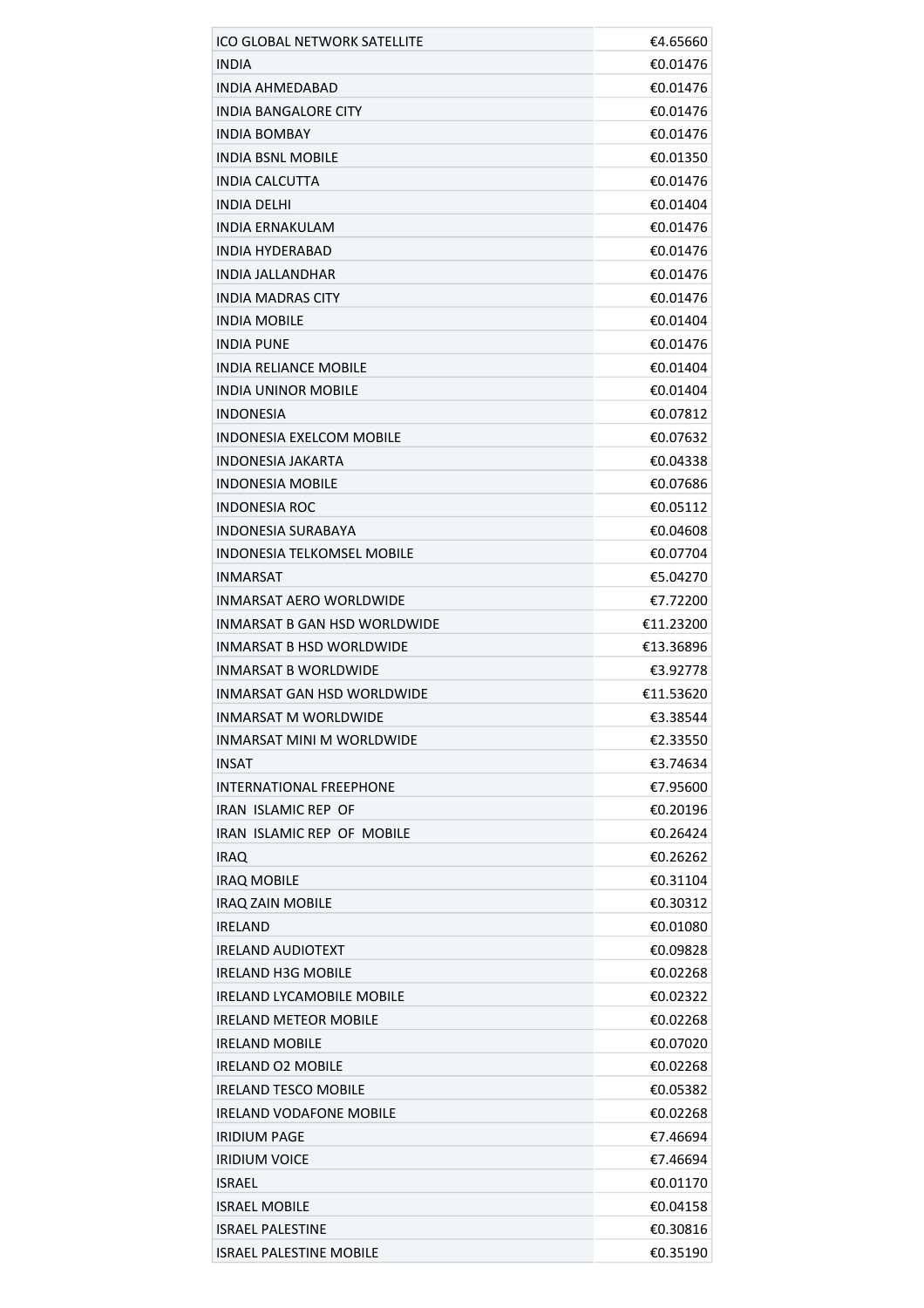| <b>ITALY CELLULAR</b><br>€0.39366<br><b>ITALY CELLULAR BT</b><br>€0.02880<br><b>ITALY CELLULAR DIGI</b><br>€0.02880<br><b>ITALY CELLULAR FASTWEB</b><br>€0.04500<br>ITALY CELLULAR H3G<br>€0.02880<br><b>ITALY CELLULAR HO</b><br>€0.02880<br>ITALY CELLULAR ILIAD<br>€0.02880<br><b>ITALY CELLULAR LYCA</b><br>€0.02880<br><b>ITALY CELLULAR NOVERCA</b><br>€0.02880<br><b>ITALY CELLULAR POSTE</b><br>€0.02880<br>ITALY CELLULAR TIM<br>€0.02880<br><b>ITALY CELLULAR VODAFONE</b><br>€0.02880<br>ITALY CELLULAR WIND<br>€0.02880<br><b>ITALY TOLL FREE</b><br>€0.00000<br><b>IVORY COAST</b><br>€0.60372<br><b>IVORY COAST AUDIOTEXT</b><br>€0.65646<br><b>IVORY COAST MOBILE</b><br>€0.52650<br><b>IVORY COAST MOOV MOBILE</b><br>€0.57330<br>IVORY COAST MTN MOBILE<br>€0.56628<br>IVORY COAST ORANGE MOBILE<br>€0.61308<br>JAMAICA<br>€0.36324<br><b>JAPAN</b><br>€0.03276<br>JAPAN AUDIOTEXT<br>€0.04194<br>JAPAN MOBILE<br>€0.06840<br>JORDAN<br>€0.27234<br>JORDAN FASTLINK MOBILE<br>€0.29646<br>JORDAN MOBILE<br>€0.29952<br>JORDAN ORANGE MOBILE<br>€0.29646<br>JORDAN UMNIAH MOBILE<br>€0.29646<br>KAZAKHSTAN<br>€0.14634<br>KAZAKHSTAN MOBILE<br>€0.41652<br><b>KENYA</b><br>€0.27774<br><b>KENYA MOBILE</b><br>€0.40014<br>KENYA SAFARICOM MOBILE<br>€0.20106<br>KIRIBATI<br>€3.27600<br>KOREA REP OF<br>€0.02718<br>KOREA REP OF KTF MOBILE<br>€0.02250<br>KOREA REP OF LGT MOBILE<br>€0.02250<br>KOREA REP OF MOBILE<br>€0.03042<br>KOREA REP OF SKT MOBILE<br>€0.02250<br><b>KUWAIT</b><br>€0.07704<br>KUWAIT MOBILE<br>€0.07038<br>KYRGYZSTAN<br>€0.36126<br>KYRGYZSTAN MOBILE<br>€0.35028<br>LAO P D R<br>€0.14508<br>LATVIA<br>€0.31050<br>LATVIA FIX OLO<br>€0.63180<br>LATVIA FIX SERVICES<br>€0.31050<br>LATVIA AUDIOTEXT<br>€2.34126<br>LATVIA BALTIJA MOBILE<br>€0.57330<br>LATVIA BITE GSM MOBILE<br>€0.57384<br>LATVIA CAMEL MOBILE<br>€0.48330 | <b>ITALY</b> | €0.00540 |
|-----------------------------------------------------------------------------------------------------------------------------------------------------------------------------------------------------------------------------------------------------------------------------------------------------------------------------------------------------------------------------------------------------------------------------------------------------------------------------------------------------------------------------------------------------------------------------------------------------------------------------------------------------------------------------------------------------------------------------------------------------------------------------------------------------------------------------------------------------------------------------------------------------------------------------------------------------------------------------------------------------------------------------------------------------------------------------------------------------------------------------------------------------------------------------------------------------------------------------------------------------------------------------------------------------------------------------------------------------------------------------------------------------------------------------------------------------------------------------------------------------------------------------------------------------------------------------------------------------------------------------------------------------------------------------------------------------------------------------------------------------------------------------------------------------------------------------------------------------------------------------|--------------|----------|
|                                                                                                                                                                                                                                                                                                                                                                                                                                                                                                                                                                                                                                                                                                                                                                                                                                                                                                                                                                                                                                                                                                                                                                                                                                                                                                                                                                                                                                                                                                                                                                                                                                                                                                                                                                                                                                                                             |              |          |
|                                                                                                                                                                                                                                                                                                                                                                                                                                                                                                                                                                                                                                                                                                                                                                                                                                                                                                                                                                                                                                                                                                                                                                                                                                                                                                                                                                                                                                                                                                                                                                                                                                                                                                                                                                                                                                                                             |              |          |
|                                                                                                                                                                                                                                                                                                                                                                                                                                                                                                                                                                                                                                                                                                                                                                                                                                                                                                                                                                                                                                                                                                                                                                                                                                                                                                                                                                                                                                                                                                                                                                                                                                                                                                                                                                                                                                                                             |              |          |
|                                                                                                                                                                                                                                                                                                                                                                                                                                                                                                                                                                                                                                                                                                                                                                                                                                                                                                                                                                                                                                                                                                                                                                                                                                                                                                                                                                                                                                                                                                                                                                                                                                                                                                                                                                                                                                                                             |              |          |
|                                                                                                                                                                                                                                                                                                                                                                                                                                                                                                                                                                                                                                                                                                                                                                                                                                                                                                                                                                                                                                                                                                                                                                                                                                                                                                                                                                                                                                                                                                                                                                                                                                                                                                                                                                                                                                                                             |              |          |
|                                                                                                                                                                                                                                                                                                                                                                                                                                                                                                                                                                                                                                                                                                                                                                                                                                                                                                                                                                                                                                                                                                                                                                                                                                                                                                                                                                                                                                                                                                                                                                                                                                                                                                                                                                                                                                                                             |              |          |
|                                                                                                                                                                                                                                                                                                                                                                                                                                                                                                                                                                                                                                                                                                                                                                                                                                                                                                                                                                                                                                                                                                                                                                                                                                                                                                                                                                                                                                                                                                                                                                                                                                                                                                                                                                                                                                                                             |              |          |
|                                                                                                                                                                                                                                                                                                                                                                                                                                                                                                                                                                                                                                                                                                                                                                                                                                                                                                                                                                                                                                                                                                                                                                                                                                                                                                                                                                                                                                                                                                                                                                                                                                                                                                                                                                                                                                                                             |              |          |
|                                                                                                                                                                                                                                                                                                                                                                                                                                                                                                                                                                                                                                                                                                                                                                                                                                                                                                                                                                                                                                                                                                                                                                                                                                                                                                                                                                                                                                                                                                                                                                                                                                                                                                                                                                                                                                                                             |              |          |
|                                                                                                                                                                                                                                                                                                                                                                                                                                                                                                                                                                                                                                                                                                                                                                                                                                                                                                                                                                                                                                                                                                                                                                                                                                                                                                                                                                                                                                                                                                                                                                                                                                                                                                                                                                                                                                                                             |              |          |
|                                                                                                                                                                                                                                                                                                                                                                                                                                                                                                                                                                                                                                                                                                                                                                                                                                                                                                                                                                                                                                                                                                                                                                                                                                                                                                                                                                                                                                                                                                                                                                                                                                                                                                                                                                                                                                                                             |              |          |
|                                                                                                                                                                                                                                                                                                                                                                                                                                                                                                                                                                                                                                                                                                                                                                                                                                                                                                                                                                                                                                                                                                                                                                                                                                                                                                                                                                                                                                                                                                                                                                                                                                                                                                                                                                                                                                                                             |              |          |
|                                                                                                                                                                                                                                                                                                                                                                                                                                                                                                                                                                                                                                                                                                                                                                                                                                                                                                                                                                                                                                                                                                                                                                                                                                                                                                                                                                                                                                                                                                                                                                                                                                                                                                                                                                                                                                                                             |              |          |
|                                                                                                                                                                                                                                                                                                                                                                                                                                                                                                                                                                                                                                                                                                                                                                                                                                                                                                                                                                                                                                                                                                                                                                                                                                                                                                                                                                                                                                                                                                                                                                                                                                                                                                                                                                                                                                                                             |              |          |
|                                                                                                                                                                                                                                                                                                                                                                                                                                                                                                                                                                                                                                                                                                                                                                                                                                                                                                                                                                                                                                                                                                                                                                                                                                                                                                                                                                                                                                                                                                                                                                                                                                                                                                                                                                                                                                                                             |              |          |
|                                                                                                                                                                                                                                                                                                                                                                                                                                                                                                                                                                                                                                                                                                                                                                                                                                                                                                                                                                                                                                                                                                                                                                                                                                                                                                                                                                                                                                                                                                                                                                                                                                                                                                                                                                                                                                                                             |              |          |
|                                                                                                                                                                                                                                                                                                                                                                                                                                                                                                                                                                                                                                                                                                                                                                                                                                                                                                                                                                                                                                                                                                                                                                                                                                                                                                                                                                                                                                                                                                                                                                                                                                                                                                                                                                                                                                                                             |              |          |
|                                                                                                                                                                                                                                                                                                                                                                                                                                                                                                                                                                                                                                                                                                                                                                                                                                                                                                                                                                                                                                                                                                                                                                                                                                                                                                                                                                                                                                                                                                                                                                                                                                                                                                                                                                                                                                                                             |              |          |
|                                                                                                                                                                                                                                                                                                                                                                                                                                                                                                                                                                                                                                                                                                                                                                                                                                                                                                                                                                                                                                                                                                                                                                                                                                                                                                                                                                                                                                                                                                                                                                                                                                                                                                                                                                                                                                                                             |              |          |
|                                                                                                                                                                                                                                                                                                                                                                                                                                                                                                                                                                                                                                                                                                                                                                                                                                                                                                                                                                                                                                                                                                                                                                                                                                                                                                                                                                                                                                                                                                                                                                                                                                                                                                                                                                                                                                                                             |              |          |
|                                                                                                                                                                                                                                                                                                                                                                                                                                                                                                                                                                                                                                                                                                                                                                                                                                                                                                                                                                                                                                                                                                                                                                                                                                                                                                                                                                                                                                                                                                                                                                                                                                                                                                                                                                                                                                                                             |              |          |
|                                                                                                                                                                                                                                                                                                                                                                                                                                                                                                                                                                                                                                                                                                                                                                                                                                                                                                                                                                                                                                                                                                                                                                                                                                                                                                                                                                                                                                                                                                                                                                                                                                                                                                                                                                                                                                                                             |              |          |
|                                                                                                                                                                                                                                                                                                                                                                                                                                                                                                                                                                                                                                                                                                                                                                                                                                                                                                                                                                                                                                                                                                                                                                                                                                                                                                                                                                                                                                                                                                                                                                                                                                                                                                                                                                                                                                                                             |              |          |
|                                                                                                                                                                                                                                                                                                                                                                                                                                                                                                                                                                                                                                                                                                                                                                                                                                                                                                                                                                                                                                                                                                                                                                                                                                                                                                                                                                                                                                                                                                                                                                                                                                                                                                                                                                                                                                                                             |              |          |
|                                                                                                                                                                                                                                                                                                                                                                                                                                                                                                                                                                                                                                                                                                                                                                                                                                                                                                                                                                                                                                                                                                                                                                                                                                                                                                                                                                                                                                                                                                                                                                                                                                                                                                                                                                                                                                                                             |              |          |
|                                                                                                                                                                                                                                                                                                                                                                                                                                                                                                                                                                                                                                                                                                                                                                                                                                                                                                                                                                                                                                                                                                                                                                                                                                                                                                                                                                                                                                                                                                                                                                                                                                                                                                                                                                                                                                                                             |              |          |
|                                                                                                                                                                                                                                                                                                                                                                                                                                                                                                                                                                                                                                                                                                                                                                                                                                                                                                                                                                                                                                                                                                                                                                                                                                                                                                                                                                                                                                                                                                                                                                                                                                                                                                                                                                                                                                                                             |              |          |
|                                                                                                                                                                                                                                                                                                                                                                                                                                                                                                                                                                                                                                                                                                                                                                                                                                                                                                                                                                                                                                                                                                                                                                                                                                                                                                                                                                                                                                                                                                                                                                                                                                                                                                                                                                                                                                                                             |              |          |
|                                                                                                                                                                                                                                                                                                                                                                                                                                                                                                                                                                                                                                                                                                                                                                                                                                                                                                                                                                                                                                                                                                                                                                                                                                                                                                                                                                                                                                                                                                                                                                                                                                                                                                                                                                                                                                                                             |              |          |
|                                                                                                                                                                                                                                                                                                                                                                                                                                                                                                                                                                                                                                                                                                                                                                                                                                                                                                                                                                                                                                                                                                                                                                                                                                                                                                                                                                                                                                                                                                                                                                                                                                                                                                                                                                                                                                                                             |              |          |
|                                                                                                                                                                                                                                                                                                                                                                                                                                                                                                                                                                                                                                                                                                                                                                                                                                                                                                                                                                                                                                                                                                                                                                                                                                                                                                                                                                                                                                                                                                                                                                                                                                                                                                                                                                                                                                                                             |              |          |
|                                                                                                                                                                                                                                                                                                                                                                                                                                                                                                                                                                                                                                                                                                                                                                                                                                                                                                                                                                                                                                                                                                                                                                                                                                                                                                                                                                                                                                                                                                                                                                                                                                                                                                                                                                                                                                                                             |              |          |
|                                                                                                                                                                                                                                                                                                                                                                                                                                                                                                                                                                                                                                                                                                                                                                                                                                                                                                                                                                                                                                                                                                                                                                                                                                                                                                                                                                                                                                                                                                                                                                                                                                                                                                                                                                                                                                                                             |              |          |
|                                                                                                                                                                                                                                                                                                                                                                                                                                                                                                                                                                                                                                                                                                                                                                                                                                                                                                                                                                                                                                                                                                                                                                                                                                                                                                                                                                                                                                                                                                                                                                                                                                                                                                                                                                                                                                                                             |              |          |
|                                                                                                                                                                                                                                                                                                                                                                                                                                                                                                                                                                                                                                                                                                                                                                                                                                                                                                                                                                                                                                                                                                                                                                                                                                                                                                                                                                                                                                                                                                                                                                                                                                                                                                                                                                                                                                                                             |              |          |
|                                                                                                                                                                                                                                                                                                                                                                                                                                                                                                                                                                                                                                                                                                                                                                                                                                                                                                                                                                                                                                                                                                                                                                                                                                                                                                                                                                                                                                                                                                                                                                                                                                                                                                                                                                                                                                                                             |              |          |
|                                                                                                                                                                                                                                                                                                                                                                                                                                                                                                                                                                                                                                                                                                                                                                                                                                                                                                                                                                                                                                                                                                                                                                                                                                                                                                                                                                                                                                                                                                                                                                                                                                                                                                                                                                                                                                                                             |              |          |
|                                                                                                                                                                                                                                                                                                                                                                                                                                                                                                                                                                                                                                                                                                                                                                                                                                                                                                                                                                                                                                                                                                                                                                                                                                                                                                                                                                                                                                                                                                                                                                                                                                                                                                                                                                                                                                                                             |              |          |
|                                                                                                                                                                                                                                                                                                                                                                                                                                                                                                                                                                                                                                                                                                                                                                                                                                                                                                                                                                                                                                                                                                                                                                                                                                                                                                                                                                                                                                                                                                                                                                                                                                                                                                                                                                                                                                                                             |              |          |
|                                                                                                                                                                                                                                                                                                                                                                                                                                                                                                                                                                                                                                                                                                                                                                                                                                                                                                                                                                                                                                                                                                                                                                                                                                                                                                                                                                                                                                                                                                                                                                                                                                                                                                                                                                                                                                                                             |              |          |
|                                                                                                                                                                                                                                                                                                                                                                                                                                                                                                                                                                                                                                                                                                                                                                                                                                                                                                                                                                                                                                                                                                                                                                                                                                                                                                                                                                                                                                                                                                                                                                                                                                                                                                                                                                                                                                                                             |              |          |
|                                                                                                                                                                                                                                                                                                                                                                                                                                                                                                                                                                                                                                                                                                                                                                                                                                                                                                                                                                                                                                                                                                                                                                                                                                                                                                                                                                                                                                                                                                                                                                                                                                                                                                                                                                                                                                                                             |              |          |
|                                                                                                                                                                                                                                                                                                                                                                                                                                                                                                                                                                                                                                                                                                                                                                                                                                                                                                                                                                                                                                                                                                                                                                                                                                                                                                                                                                                                                                                                                                                                                                                                                                                                                                                                                                                                                                                                             |              |          |
|                                                                                                                                                                                                                                                                                                                                                                                                                                                                                                                                                                                                                                                                                                                                                                                                                                                                                                                                                                                                                                                                                                                                                                                                                                                                                                                                                                                                                                                                                                                                                                                                                                                                                                                                                                                                                                                                             |              |          |
|                                                                                                                                                                                                                                                                                                                                                                                                                                                                                                                                                                                                                                                                                                                                                                                                                                                                                                                                                                                                                                                                                                                                                                                                                                                                                                                                                                                                                                                                                                                                                                                                                                                                                                                                                                                                                                                                             |              |          |
|                                                                                                                                                                                                                                                                                                                                                                                                                                                                                                                                                                                                                                                                                                                                                                                                                                                                                                                                                                                                                                                                                                                                                                                                                                                                                                                                                                                                                                                                                                                                                                                                                                                                                                                                                                                                                                                                             |              |          |
|                                                                                                                                                                                                                                                                                                                                                                                                                                                                                                                                                                                                                                                                                                                                                                                                                                                                                                                                                                                                                                                                                                                                                                                                                                                                                                                                                                                                                                                                                                                                                                                                                                                                                                                                                                                                                                                                             |              |          |
|                                                                                                                                                                                                                                                                                                                                                                                                                                                                                                                                                                                                                                                                                                                                                                                                                                                                                                                                                                                                                                                                                                                                                                                                                                                                                                                                                                                                                                                                                                                                                                                                                                                                                                                                                                                                                                                                             |              |          |
|                                                                                                                                                                                                                                                                                                                                                                                                                                                                                                                                                                                                                                                                                                                                                                                                                                                                                                                                                                                                                                                                                                                                                                                                                                                                                                                                                                                                                                                                                                                                                                                                                                                                                                                                                                                                                                                                             |              |          |
|                                                                                                                                                                                                                                                                                                                                                                                                                                                                                                                                                                                                                                                                                                                                                                                                                                                                                                                                                                                                                                                                                                                                                                                                                                                                                                                                                                                                                                                                                                                                                                                                                                                                                                                                                                                                                                                                             |              |          |
|                                                                                                                                                                                                                                                                                                                                                                                                                                                                                                                                                                                                                                                                                                                                                                                                                                                                                                                                                                                                                                                                                                                                                                                                                                                                                                                                                                                                                                                                                                                                                                                                                                                                                                                                                                                                                                                                             |              |          |
|                                                                                                                                                                                                                                                                                                                                                                                                                                                                                                                                                                                                                                                                                                                                                                                                                                                                                                                                                                                                                                                                                                                                                                                                                                                                                                                                                                                                                                                                                                                                                                                                                                                                                                                                                                                                                                                                             |              |          |
|                                                                                                                                                                                                                                                                                                                                                                                                                                                                                                                                                                                                                                                                                                                                                                                                                                                                                                                                                                                                                                                                                                                                                                                                                                                                                                                                                                                                                                                                                                                                                                                                                                                                                                                                                                                                                                                                             |              |          |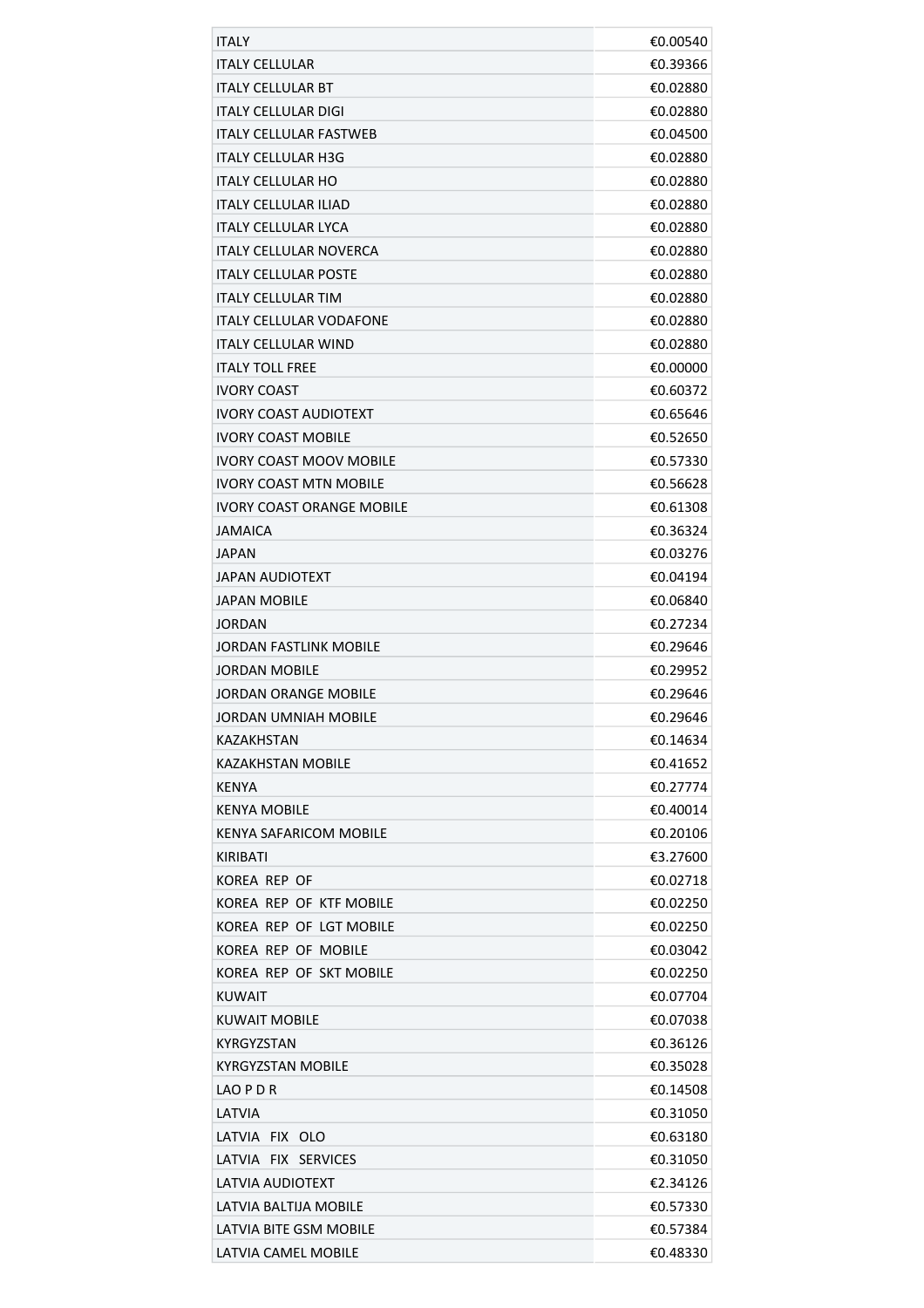| LATVIA LMT MOBILE               | €0.48330 |
|---------------------------------|----------|
| LATVIA MOBILE                   | €0.86580 |
| LATVIA TELE2 MOBILE             | €0.57384 |
| LEBANON                         | €0.16434 |
| <b>LEBANON MOBILE</b>           | €0.28836 |
| LESOTHO                         | €0.76806 |
| LESOTHO MOBILE                  | €0.74124 |
| LIBERIA                         | €0.75204 |
| LIBERIA CELLCOM MOBILE          | €0.71154 |
| LIBERIA COMIUM MOBILE           | €0.74880 |
| LIBERIA MOBILE                  | €0.77688 |
| LIBERIA MTN MOBILE              | €0.65826 |
| LIBYA                           | €0.40842 |
| LIBYA MOBILE                    | €0.41706 |
| <b>LIECHTENSTEIN</b>            | €0.12528 |
| LIECHTENSTEIN AUDIOTEXT         | €0.12924 |
| LIECHTENSTEIN MOBILE            | €0.12528 |
| LITHUANIA                       | €0.25164 |
| LITHUANIA FIX OTHERS            | €0.86580 |
| LITHUANIA AUDIOTEXT             | €2.20662 |
| LITHUANIA BITE GSM MOBILE       | €0.64350 |
| LITHUANIA MOBILE                | €0.86580 |
| LITHUANIA OMNITEL MOBILE        | €0.64350 |
| LITHUANIA UAB TELE2 MOBILE      | €0.64350 |
| LUXEMBOURG                      | €0.31248 |
| LUXEMBOURG LUX MOBILE           | €0.31680 |
| LUXEMBOURG TANGO MOBILE         | €0.31680 |
| LUXEMBOURG VOX MOBILE           | €0.31680 |
| MACAU                           | €0.14670 |
| <b>MACAU MOBILE</b>             | €0.17496 |
| MACEDONIA                       | €0.25632 |
| MACEDONIA COSMOFON              | €0.25632 |
| MACEDONIA COSMOFON MOBILE       | €0.58734 |
| <b>MACEDONIA MOBILE</b>         | €0.59436 |
| MACEDONIA MOBIMAK MOBILE        | €0.58968 |
| <b>MADAGASCAR</b>               | €0.99504 |
| MADAGASCAR AUDIOTEXT            | €1.04292 |
| <b>MADAGASCAR CELTEL MOBILE</b> | €1.00926 |
| MADAGASCAR MOBILE               | €1.04328 |
| <b>MADAGASCAR ORANGE MOBILE</b> | €1.14660 |
| <b>MALAWI</b>                   | €0.80496 |
| MALAYSIA                        | €0.02196 |
| MALAYSIA MOBILE                 | €0.02070 |
| <b>MALDIVES</b>                 | €1.06830 |
| <b>MALDIVES MOBILE</b>          | €1.24074 |
| <b>MALI</b>                     | €0.36162 |
| MALI IKATEL                     | €0.29376 |
| <b>MALI MALITEL MOBILE</b>      | €0.61992 |
| <b>MALI MOBILE</b>              | €0.60228 |
| <b>MALI ORANGE MOBILE</b>       | €0.64728 |
| MALTA                           | €0.25740 |
| MALTA GO MOBILE MOBILE          | €0.42120 |
| <b>MALTA MELITA MOBILE</b>      | €0.50778 |
|                                 |          |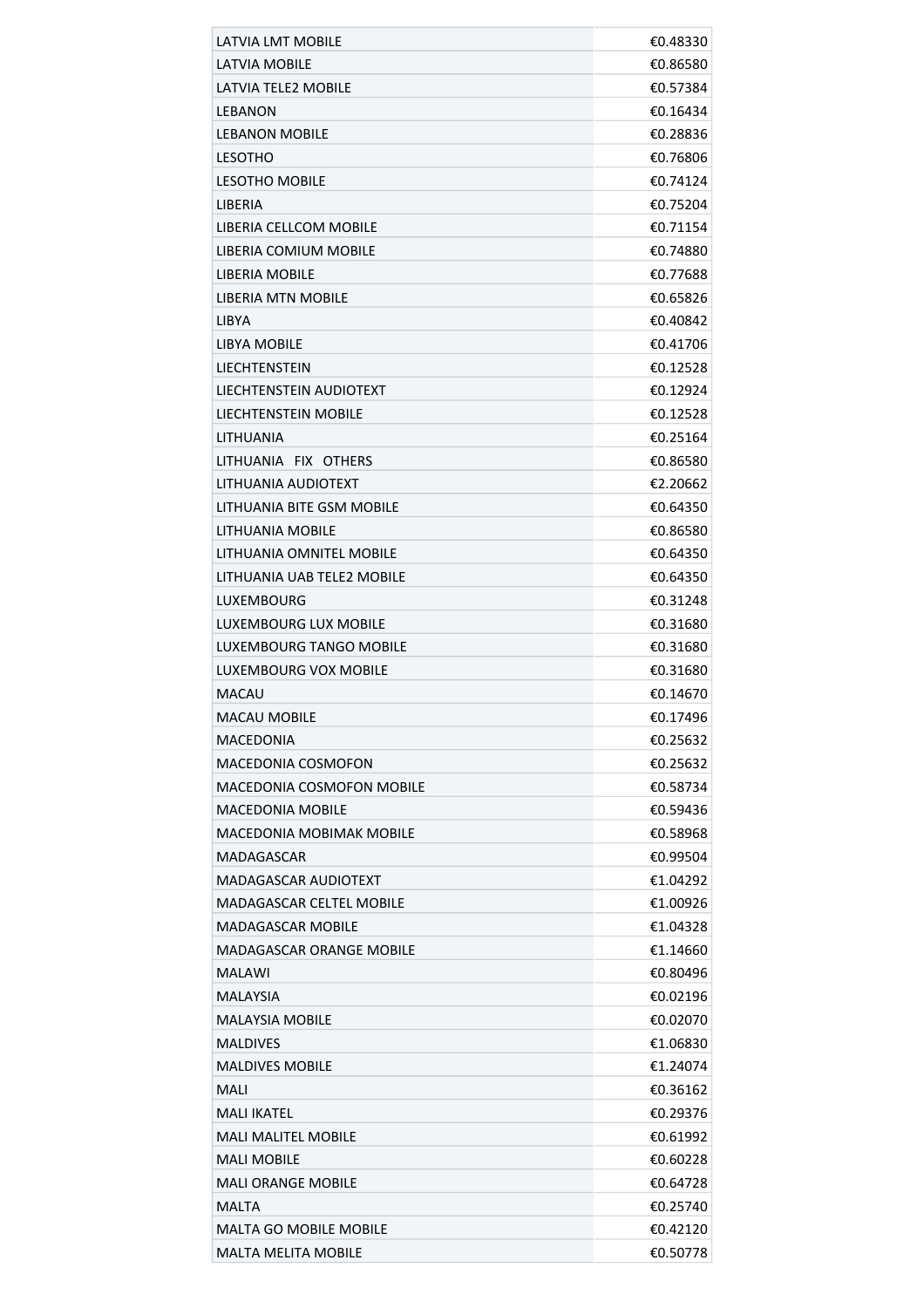| MALTA VODAFONE MOBILE                                       | €0.50778             |
|-------------------------------------------------------------|----------------------|
| MARITIME COMM PARTNER SATELLIT                              | €3.97800             |
| <b>MARSHALL ISLANDS</b>                                     | €0.63738             |
| MARTINIQUE                                                  | €0.01998             |
| <b>MARTINIQUE MOBILE</b>                                    | €0.16686             |
| MAURITANIA                                                  | €0.82998             |
| MAURITANIA CHINGUTEL MOBILE                                 | €0.89856             |
| MAURITANIA MAURITEL MOBILE                                  | €0.92556             |
| <b>MAURITANIA MOBILE</b>                                    | €1.33380             |
| <b>MAURITIUS</b>                                            | €0.20772             |
| <b>MAYOTTE</b>                                              | €0.07110             |
| MAYOTTE MOBILE                                              | €0.19206             |
| <b>MEDIALINCC SAT</b>                                       | €3.86100             |
| <b>MEXICO</b>                                               | €0.00990             |
| MEXICO MEXICO CITY                                          | €0.00918             |
| <b>MEXICO MOBILE</b>                                        | €0.00972             |
| MICRONESIA                                                  | €1.09620             |
| MOLDOVA                                                     | €0.54180             |
| MOLDOVA AUDIOTEXT                                           | €0.59202             |
| MOLDOVA MOBILE                                              | €0.39672             |
| MOLDOVA MOLDCELL MOBILE                                     | €0.42354             |
| MOLDOVA MTC UNITE MOBILE                                    | €0.47268             |
| MOLDOVA PRIDNESTROVIE                                       | €0.38142             |
| MOLDOVA VOXTEL MOBILE                                       | €0.39078             |
| <b>MONACO</b>                                               | €0.12564             |
| MONACO KOSOVO MOBILE                                        | €0.82134             |
| MONACO MOBILE                                               | €0.51012             |
| MONGOLIA                                                    | €0.03060             |
| MONTENEGRO                                                  | €0.28674             |
| <b>MONTENEGRO MOBILE</b>                                    | €0.71370             |
| <b>MONTENEGRO MTEL MOBILE</b>                               | €0.70434             |
| MONTENEGRO TELENOR MOBILE                                   | €0.70560             |
| MONTSERRAT                                                  | €1.48014             |
| MOROCCO                                                     | €0.02700             |
| MOROCCO CASABLANCA                                          | €0.02700             |
| MOROCCO ITISSALAT AL MAGHR MOBILE                           | €0.74646             |
| MOROCCO MEDI TELECOM MOBILE                                 | €0.75816             |
| MOROCCO MEDITEL                                             | €0.27270             |
| MOROCCO MOBILE                                              | €0.81900             |
| MOROCCO MOBILE WANA REST MOBILE                             | €0.47502             |
| MOROCCO PREMIUM SERVICES GLOBALSTAR NORTH AFRICA            | €1.34550             |
| MOROCCO WANA                                                | €0.15534             |
| MOROCCO WANA MOBILE                                         | €0.75114             |
| MOZAMBIQUE                                                  | €0.12078             |
| MOZAMBIQUE MOBILE                                           | €0.34236             |
|                                                             |                      |
| MOZAMBIQUE VODACOM MOBILE<br>MT MARITIME SERVICES SATELLITE | €0.49914<br>€5.73300 |
|                                                             |                      |
| <b>MYANMAR</b>                                              | €0.27144             |
| MYANMAR OOREDOO MOBILE                                      | €0.16038             |
| <b>NAMIBIA</b>                                              | €0.14832             |
| <b>NAURU</b>                                                | €4.44600             |
| NEPAL                                                       | €0.25794             |
| <b>NEPAL MOBILE</b>                                         | €0.20124             |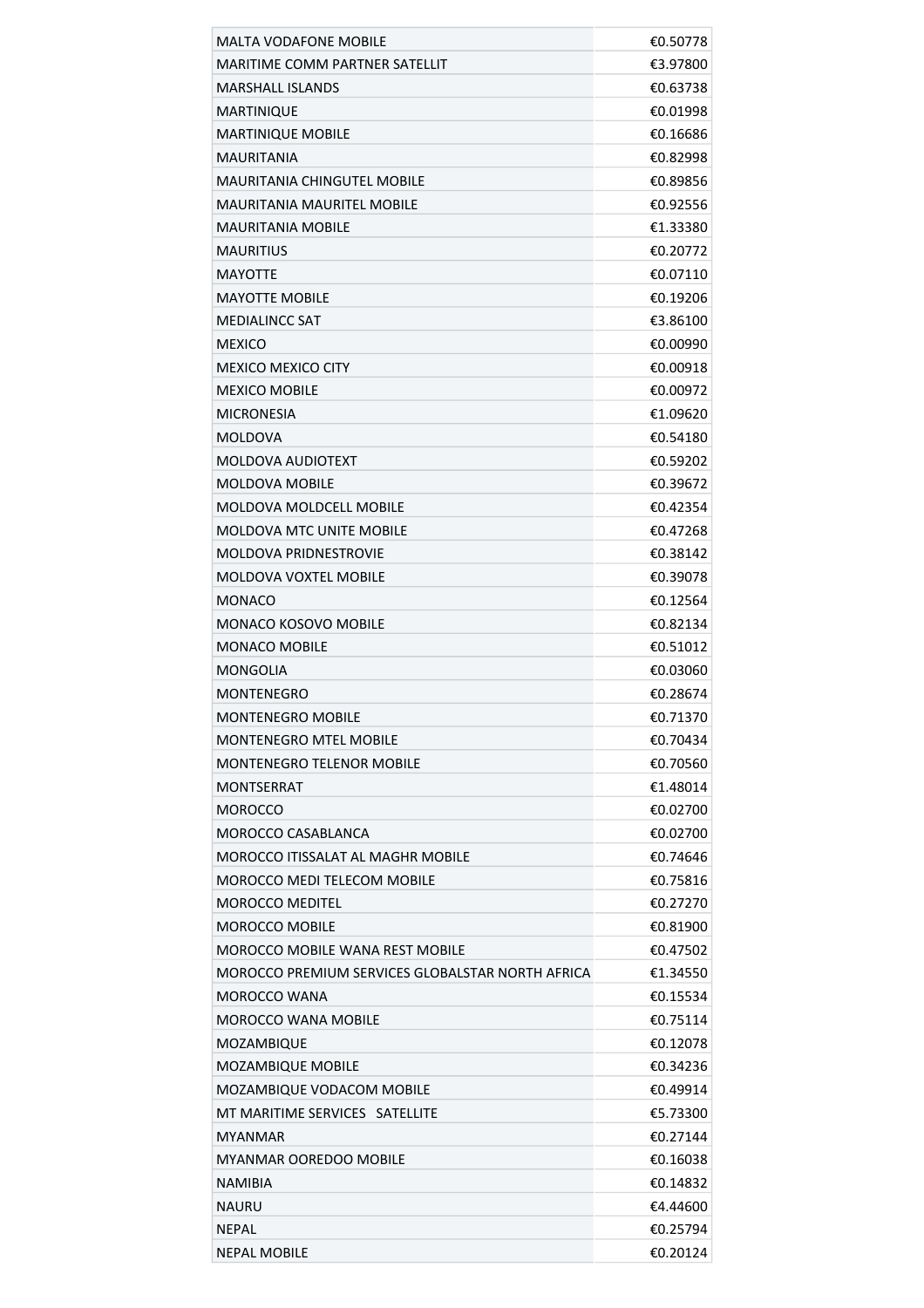| <b>NEPAL NTC MOBILE</b>         | €0.25038 |
|---------------------------------|----------|
| <b>NEPAL SPICE MOBILE</b>       | €0.25164 |
| <b>NETHERLANDS</b>              | €0.47952 |
| <b>NETHERLANDS ANTILLES</b>     | €0.24732 |
| NETHERLANDS DUTCHTONE MOBILE    | €0.52776 |
| NETHERLANDS KPN MOBILE          | €0.52776 |
| NETHERLANDS LIBERTEL MOBILE     | €0.52776 |
| NETHERLANDS LYCAMOBILE MOBILE   | €0.52776 |
| <b>NETHERLANDS MOBILE</b>       | €0.52776 |
| NETHERLANDS TELE2 MOBILE        | €0.52776 |
| NETHERLANDS TELFORT MOBILE      | €0.52776 |
| <b>NEW CALEDONIA</b>            | €0.47628 |
| <b>NEW ZEALAND</b>              | €0.02286 |
| <b>NEW ZEALAND MOBILE</b>       | €0.07380 |
| NICARAGUA                       | €0.23022 |
| NICARAGUA MOBILE                | €0.50310 |
| <b>NIGER</b>                    | €0.47970 |
| NIGER AUDIOTEXT                 | €0.48906 |
| NIGER CELTEL MOBILE             | €0.36198 |
| NIGER MOOV MOBILE               | €0.40248 |
| NIGER MTEL MOBILE               | €0.39726 |
| NIGER ORANGE MOBILE             | €0.39078 |
| NIGER SONITEL MOBILE            | €0.40248 |
| <b>NIGERIA</b>                  | €0.19548 |
| NIGERIA ECONET MOBILE           | €0.14976 |
| NIGERIA GLOBACOM MOBILE         | €0.14976 |
| NIGERIA MOBILE                  | €0.15426 |
| NIGERIA MTEL MOBILE             | €0.14976 |
| NIGERIA MTN MOBILE              | €0.14976 |
| <b>NIUE ISLAND</b>              | €3.27600 |
| <b>NORFOLK ISLAND</b>           | €2.02122 |
| <b>NORWAY</b>                   | €0.00828 |
| NORWAY AUDIOTEXT                | €0.17766 |
| <b>NORWAY LYCAMOBILE MOBILE</b> | €0.01692 |
| <b>NORWAY MOBILE</b>            | €0.01692 |
| NORWAY NETCOM GSM MOBILE        | €0.01692 |
| NORWAY TELENOR MOBIL AS MOBILE  | €0.01692 |
| <b>OMAN</b>                     | €0.19944 |
| <b>OMAN MOBILE</b>              | €0.44298 |
| <b>ONAIR SATELLITE</b>          | €4.68000 |
| <b>ORATION PHONEGROUP</b>       | €5.31180 |
| PAKISTAN CMPAK LIMITED MOBILE   | €0.06084 |
| PAKISTAN MOBILE                 | €0.07776 |
| PAKISTAN MOBILINK MOBILE        | €0.07236 |
| PAKISTAN ROC                    | €0.07884 |
| PAKISTAN TELENOR MOBILE         | €0.07308 |
| PAKISTAN UFONE MOBILE           | €0.07560 |
| PAKISTAN WARID TELECOM MOBILE   | €0.07146 |
| PALAU                           | €0.42318 |
| <b>PALESTINE</b>                | €0.30816 |
| <b>PALESTINE MOBILE</b>         | €0.35190 |
| PANAMA                          | €0.03870 |
| PANAMA MOBILE                   | €0.20484 |
|                                 |          |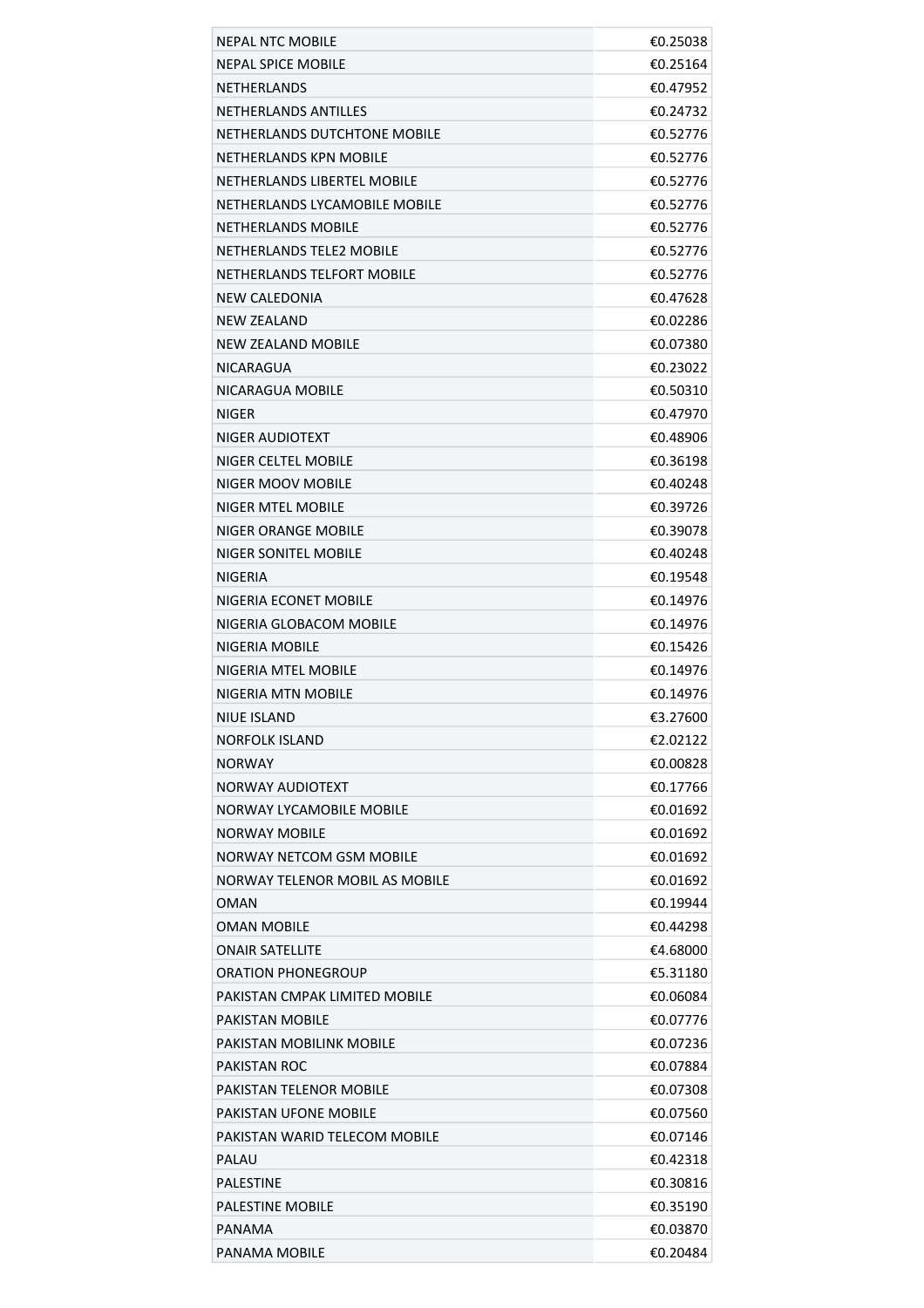| PAPUA NEW GUINEA                        | €4.44600 |
|-----------------------------------------|----------|
| PARAGUAY                                | €0.04662 |
| PARAGUAY CLARO MOBILE                   | €0.09756 |
| <b>PARAGUAY MOBILE</b>                  | €0.08658 |
| PARAGUAY TELECEL MOBILE                 | €0.08802 |
| PERU                                    | €0.00990 |
| PERU CLARO MOBILE                       | €0.01422 |
| PERU LIMA                               | €0.00756 |
| <b>PERU MOBILE</b>                      | €0.01530 |
| PERU NEXTEL MOBILE                      | €0.01458 |
| PERU RURAL                              | €0.01170 |
| PERU TELEFONICA MOVILES MOBILE          | €0.01584 |
| <b>PHILIPPINES</b>                      | €0.16146 |
| PHILIPPINES GLOBE TELECOM MOB           | €0.17910 |
| PHILIPPINES MANILA                      | €0.16128 |
| <b>PHILIPPINES MOBILE</b>               | €0.19260 |
| PHILIPPINES SMART MOBILE                | €0.19260 |
| POLAND                                  | €0.02232 |
| POLAND AUDIOTEXT                        | €0.02376 |
| POLAND CENTERNET MOBILE                 | €0.42588 |
| POLAND ERA GSM P T C MOBILE             | €0.22716 |
| POLAND LYCAMOBILE MOBILE                | €0.17604 |
| POLAND MOBILE                           | €0.42588 |
| POLAND MOBYLAND MOBILE                  | €0.42588 |
| POLAND P4 MOBILE                        | €0.17604 |
| POLAND POLKOMTEL MOBILE                 | €0.17604 |
| POLAND PTK CENTERTEL MOBILE             | €0.17604 |
| <b>PORTUGAL</b>                         | €0.04464 |
| PORTUGAL OPTIMUS MOBILE                 | €0.83538 |
| PORTUGAL TELECEL MOBILE                 | €0.83538 |
| PORTUGAL TMN MOBILE                     | €0.83538 |
| <b>PUERTO RICO</b>                      | €0.01332 |
| Q TEL SATELLITE                         | €5.76090 |
| <b>OATAR</b>                            | €0.28422 |
| <b>QATAR MOBILE</b>                     | €0.28476 |
| REPUBLIC OF KOSOVO IPKO MOBILE          | €0.86580 |
| REPUBLIC OF KOSOVO KOSOVO TLC MOBILE    | €0.86580 |
| REPUBLIC OF KOSOVO Z MOBILE MOBILE      | €0.86580 |
| REPUBLIC OF SOUTH SUDAN                 | €0.79560 |
| REPUBLIC OF SOUTH SUDAN MTN MOBILE      | €0.79560 |
| REPUBLIC OF SOUTH SUDAN VIVACELL MOBILE | €0.80946 |
| REPUBLIC OF SOUTH SUDAN ZAIN MOBILE     | €0.80100 |
| REPUBLIC OF KOSOVO                      | €0.30078 |
| REUNION                                 | €0.06930 |
| <b>REUNION MOBILE</b>                   | €0.17748 |
| ROMANIA                                 | €0.00828 |
| ROMANIA ALTERNATIVE NETWORK             |          |
|                                         | €0.00828 |
| ROMANIA AUDIOTEXT                       | €0.00864 |
| ROMANIA COSMOTE MOBILE                  | €0.02430 |
| ROMANIA LYCAMOBILE MOBILE               | €0.02430 |
| ROMANIA MOBILE                          | €0.02430 |
| ROMANIA ORANGE MOBILE                   | €0.02430 |
| ROMANIA RDS MOB                         | €0.02430 |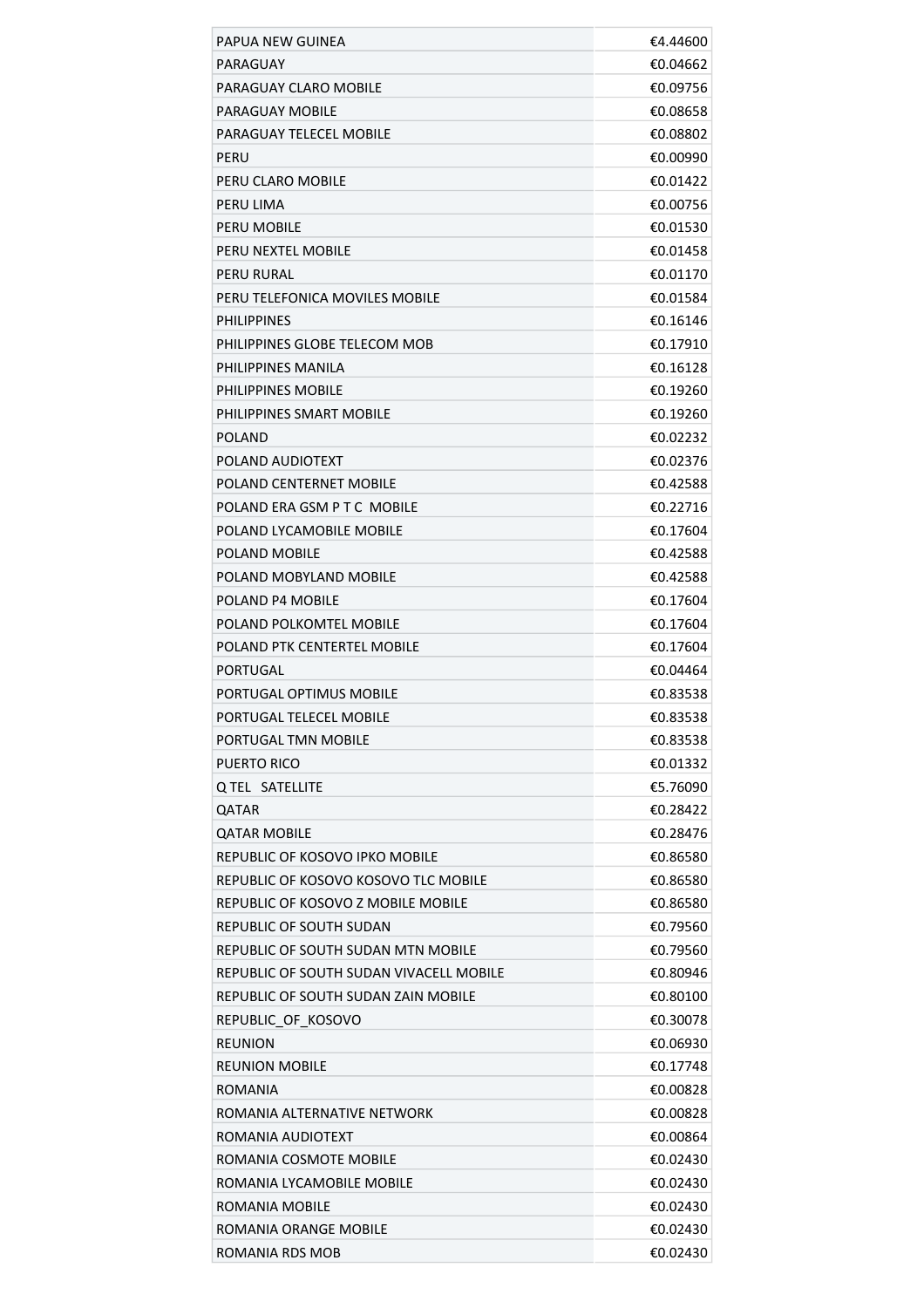| ROMANIA TELEMOBIL MOBILE          | €0.02430  |
|-----------------------------------|-----------|
| ROMANIA VODAFONE MOBILE           | €0.02430  |
| RUSSIA BEELINE MOBILE             | €0.29718  |
| RUSSIA GLOBALTEL SATELLITE        | €0.41130  |
| RUSSIA MOBILE                     | €0.35334  |
| RUSSIA MOBILE MEGAFON             | €0.35334  |
| RUSSIA MOBILE TELESYSTEMS MOB     | €0.31590  |
| RUSSIA MOSCOW                     | €0.02016  |
| RUSSIA ST PETERSBURG              | €0.07164  |
| RUSSIA ZONE 1                     | €0.04572  |
| <b>RUSSIA ZONE 2</b>              | €0.05004  |
| <b>RUSSIA ZONE 3</b>              | €0.04806  |
| RUSSIA ZONE 4                     | €0.06264  |
| <b>RWANDA</b>                     | €0.50850  |
| SAINT HELENA                      | €3.27600  |
| SAINT KITTS AND NEVIS             | €0.05706  |
| <b>SAINT LUCIA</b>                | €0.36810  |
| <b>SAINT MARTIN</b>               | €0.05706  |
| SAINT PIERRE AND MIQUELON         | €0.85230  |
| SAINT VINCENT AND GRENADINES      | €0.82170  |
| SAIPAN MARIANES                   | €0.42084  |
| SAMOA                             | €3.27600  |
| SAN MARINO                        | €0.03096  |
| SAN MARINO SMT ALTERNATIVE MOBILE | €0.33354  |
| SAO TOME AND PRINCIPE             | €2.63718  |
| SAUDI ARABIA                      | €0.14364  |
| SAUDI ARABIA MOBILE OTHERS        | €0.18882  |
| SAUDI ARABIA MOBILY MOBILE        | €0.18720  |
| SAUDI ARABIA STC MOBILE           | €0.18882  |
| SAUDI ARABIA ZAIN MOBILE          | €0.19098  |
| SEANET SATELLITE                  | €4.68000  |
| SENEGAL                           | €0.38268  |
| SENEGAL EXPRESSO                  | €0.55782  |
| SENEGAL MOBILE EXPRESSO           | €0.59094  |
| SENEGAL MOBILE                    | €0.71730  |
| <b>SENEGAL ORANGE MOBILE</b>      | €0.38844  |
| SENEGAL TIGO MOBILE               | €0.65754  |
| SERBIA                            | €0.26100  |
| SERBIA AUDIOTEXT                  | €0.27414  |
| SERBIA IPKO                       | €0.24228  |
| SERBIA KOSOVO                     | €0.26568  |
| <b>SERBIA MOBILE</b>              | €0.66456  |
| SERBIA MOBTEL MOBILE              | €0.66456  |
| SERBIA ORION                      | €0.68220  |
| SERBIA TELEKOM SRB MOB            | €0.63648  |
| <b>SEYCHELLES</b>                 | €1.24272  |
| SHARED COUNTRY CODE               | €12.63600 |
| SIERRA LEONE                      | €0.82026  |
|                                   |           |
| SIERRA LEONE AUDIOTEXT            | €0.81090  |
| SIERRA LEONE CELTEL MOBILE        | €0.76032  |
| SIERRA LEONE MOBILE               | €0.85788  |
| <b>SINGAPORE</b>                  | €0.01062  |
| SINGAPORE MOBILE                  | €0.01080  |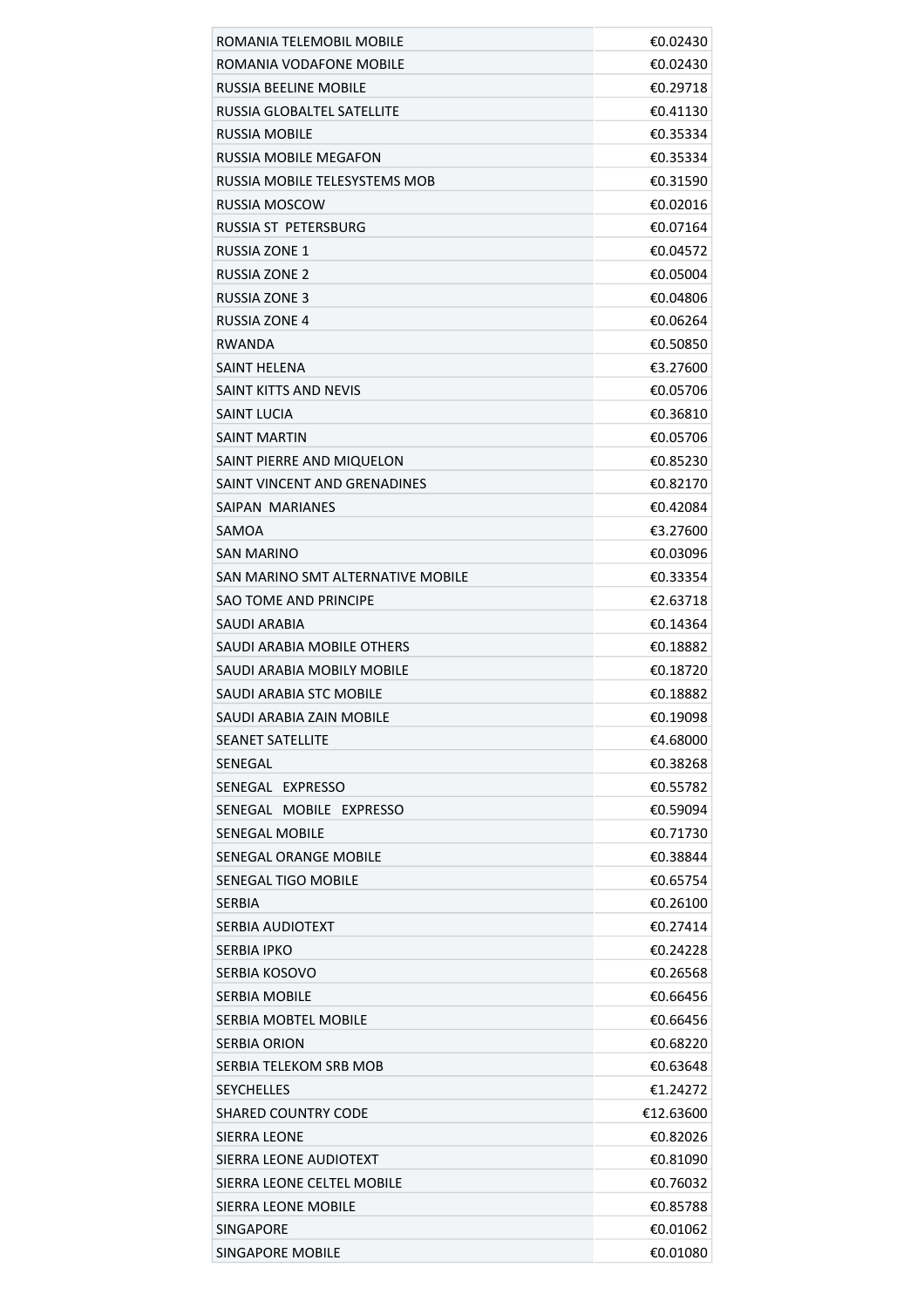| <b>SLOVAKIA</b>                | €0.01008 |
|--------------------------------|----------|
| SLOVAKIA EUROTEL MOBILE        | €0.12636 |
| SLOVAKIA GLOBTEL GSM MOBILE    | €0.12636 |
| SLOVAKIA MOBILE                | €0.12636 |
| SLOVENIA                       | €0.28908 |
| SLOVENIA ALTERNATIVE NETWORK   | €0.34056 |
| SLOVENIA KOSOVO IPKO MOBILE    | €0.82134 |
| SLOVENIA MOBILE                | €0.69498 |
| <b>SLOVENIA MOBITEL MOBILE</b> | €0.68328 |
| SLOVENIA SIMOBIL MOBILE        | €0.68328 |
| SOLOMON                        | €2.00214 |
| SOMALIA                        | €0.77220 |
| SOMALIA HORMUD MOBILE          | €0.46098 |
| SOMALIA MOBILE OTHERS          | €0.78462 |
| SOMALIA TELESOM MOBILE         | €0.66690 |
| SOUTH AFRICA                   | €0.25506 |
| SOUTH AFRICA CELL C MOBILE     | €0.18720 |
| SOUTH AFRICA MOBILE            | €0.27666 |
| SOUTH AFRICA MTN MOBILE        | €0.18720 |
| SOUTH AFRICA TELKOM MOBILE     | €0.25632 |
| SOUTH AFRICA VODACOM MOBILE    | €0.18720 |
| SPAIN                          | €0.00702 |
| SPAIN AIRTEL MOBILE            | €0.30546 |
| SPAIN AMENA MOBILE             | €0.30546 |
| SPAIN AUDIOTEXT                | €0.51480 |
| SPAIN LYCAMOBILE MOBILE        | €0.30546 |
| <b>SPAIN MOBILE</b>            | €0.30546 |
| SPAIN TELEFONICA MOBILE        | €0.30546 |
| SRI LANKA                      | €0.24714 |
| SRI LANKA DIALOG MOBILE        | €0.24174 |
| SRI LANKA HUTCHISON MOBILE     | €0.25218 |
| SRI LANKA MOBILE               | €0.25272 |
| SRI LANKA MOBITEL MOBILE       | €0.25218 |
| SUDAN                          | €0.27612 |
| SUDAN MOBILE                   | €0.25794 |
| SUDAN MTN MOBILE               | €0.26136 |
| SUDAN ZAIN MOBILE              | €0.26532 |
| SURINAME                       | €0.50274 |
| SWAZILAND                      | €0.25992 |
| SWAZILAND MOBILE               | €0.38898 |
| SWEDEN                         | €0.00702 |
| SWEDEN COMVIQ MOBILE           | €0.56880 |
| SWEDEN EUROPOLITAN MOBILE      | €0.56880 |
| SWEDEN H3G MOBILE              | €0.56880 |
| SWEDEN LYCAMOBILE MOBILE       | €0.56880 |
| SWEDEN MOBILE                  | €0.56880 |
| SWEDEN PAGING                  | €0.00774 |
| SWEDEN TELIA AB MOBILE         | €0.56880 |
| SWITZERLAND                    | €0.03402 |
| SWITZERLAND CORPORATE ACCESS   | €0.02232 |
| SWITZERLAND LYCAMOBILE MOBILE  | €0.72774 |
| <b>SWITZERLAND MOBILE</b>      | €0.70668 |
| SWITZERLAND ORANGE MOBILE      | €0.67158 |
|                                |          |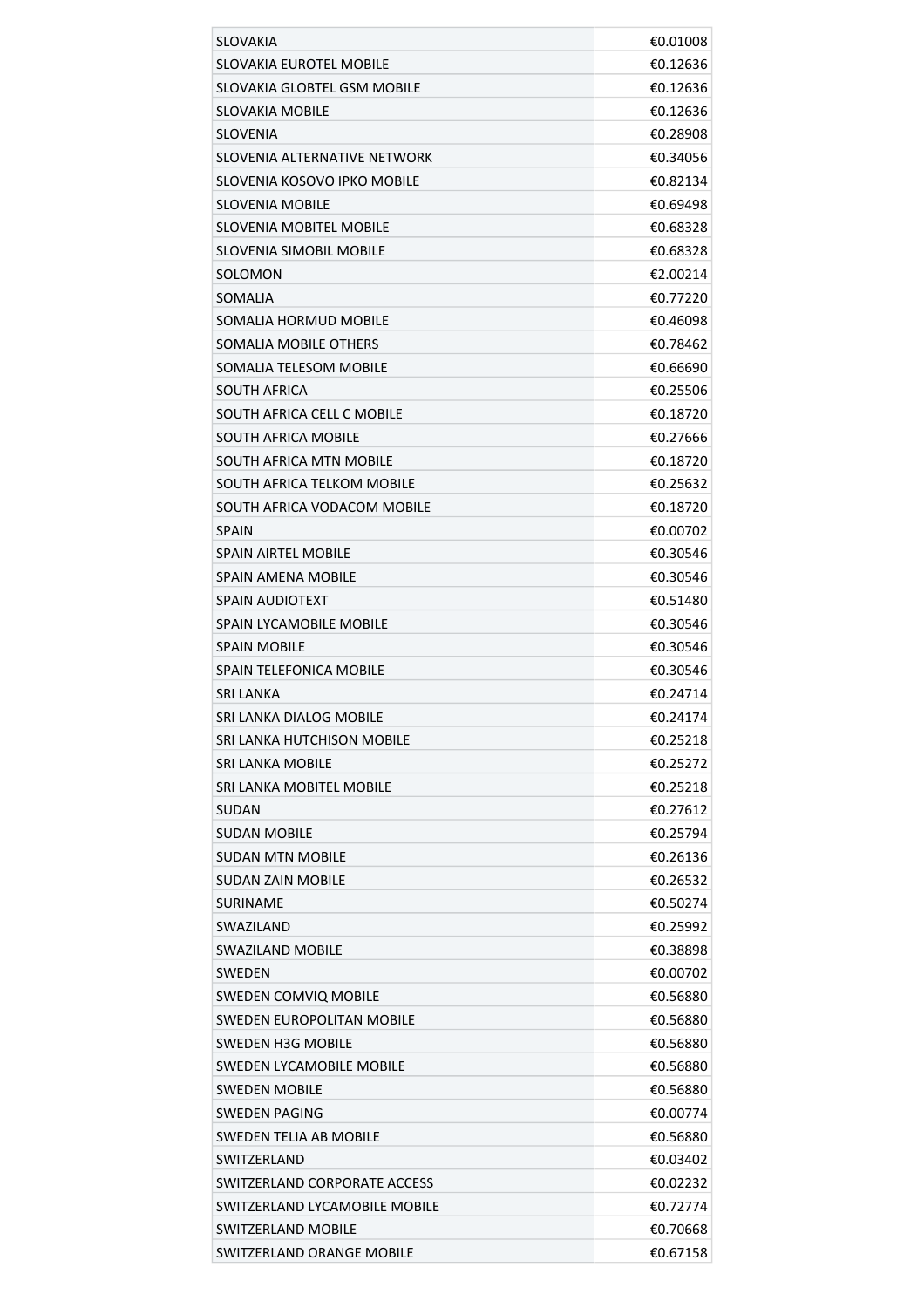| SWITZERLAND SUNRISE MOBILE     | €0.76518 |
|--------------------------------|----------|
| SWITZERLAND SWISSCOM MOBILE    | €0.70668 |
| SWITZERLAND UPC MOBILE         | €0.47268 |
| <b>SYRIA</b>                   | €0.25182 |
| SYRIA MOBILE                   | €0.32922 |
| TAIWAN                         | €0.02934 |
| TAIWAN MOBILE                  | €0.16362 |
| <b>TAJIKISTAN</b>              | €0.24480 |
| TAJIKISTAN MOBILE              | €0.29844 |
| TANZANIA                       | €0.54756 |
| TANZANIA AIRTEL MOBILE         | €0.52416 |
| TANZANIA BENSON MOBILE         | €0.52416 |
| TANZANIA MOBILE                | €0.48816 |
| TANZANIA TIGO MOBILE           | €0.52416 |
| TANZANIA VODACOM MOBILE        | €0.52416 |
| TANZANIA ZANTEL MOBILE         | €0.52416 |
| TELENOR CONNEXION SATELLITE    | €0.14796 |
| THAILAND                       | €0.04806 |
| THAILAND DTAC MOBILE           | €0.04662 |
| THAILAND MOBILE                | €0.04806 |
| THURAYA                        | €2.71674 |
| TOGO                           | €0.51354 |
| TOGO MOBILE                    | €0.41184 |
| TOGO MOOV MOBILE               | €0.64224 |
| TOGO TOGOCELL MOBILE           | €0.41364 |
| TOKELAU                        | €2.40012 |
| TONGA                          | €4.44600 |
| TRANSATEL SATELLITE            | €4.68000 |
| TRINIDAD AND TOBAGO            | €0.30996 |
| TUNISIA                        | €1.31400 |
| TUNISIA ORANGE                 | €1.31400 |
| TUNISIA TUNISIANA              | €1.26720 |
| TUNISIA LYCAMOBILE MOBILE      | €1.32678 |
| TUNISIA ORANGE MOBILE          | €1.26828 |
| TUNISIA ORASCOM TELECOM MOBILE | €1.26360 |
| TUNISIA TUNISIE TELECOM MOBILE | €1.33848 |
| TURKEY                         | €0.04824 |
| TURKEY FIX OLO                 | €0.06210 |
| TURKEY ADANA                   | €0.04572 |
| TURKEY ANKARA                  | €0.04572 |
| TURKEY ANTALYA                 | €0.04572 |
| TURKEY AUDIOTEXT               | €0.07020 |
| TURKEY AVEA ARIA MOBILE        | €0.29952 |
| TURKEY BURSA                   | €0.04572 |
| <b>TURKEY CITIES</b>           | €0.04824 |
| TURKEY ISTANBUL                | €0.04572 |
| TURKEY IZMIR                   | €0.04572 |
| TURKEY MOBILE                  | €0.28242 |
| TURKEY NORTHERN CYPRUS         | €0.05796 |
| TURKEY NORTHERN CYPRUS MOBILE  | €0.32058 |
| TURKEY SAMSUN                  | €0.04572 |
| TURKEY TELSIM MOBILE           | €0.30078 |
|                                |          |
| <b>TURKEY TURKCELL MOBILE</b>  | €0.27144 |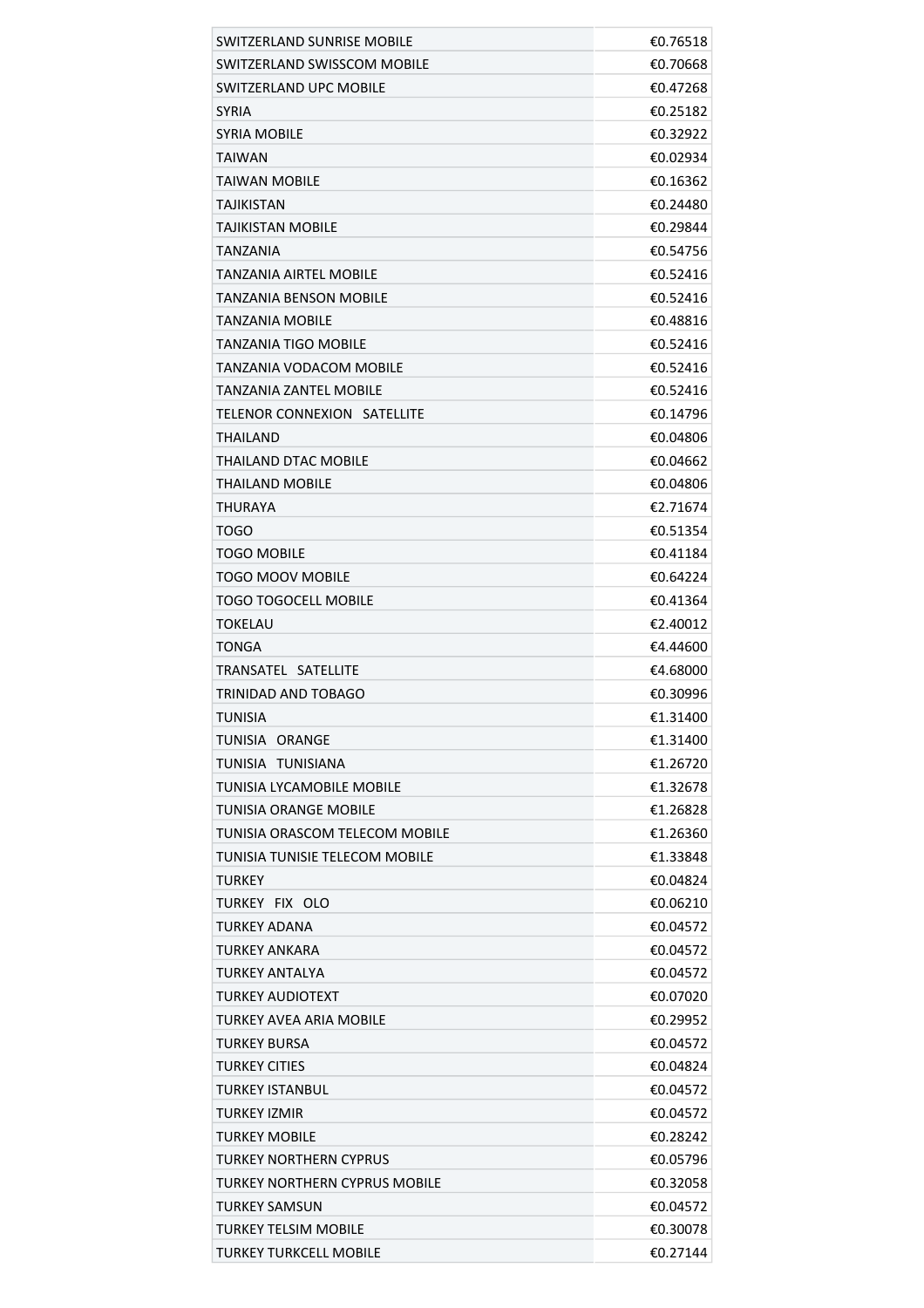| TURKMENISTAN                       | €0.18576 |
|------------------------------------|----------|
| TURKMENISTAN MOBILE                | €0.24786 |
| TURKS AND CAICOS IS                | €0.41544 |
| TUVALU                             | €2.62098 |
| <b>UAE</b>                         | €0.26334 |
| UAE AUDIOTEXT                      | €0.28242 |
| UAE DU MOBILE                      | €0.25974 |
| UAE ETISALAT MOBILE                | €0.25974 |
| UGANDA                             | €0.61434 |
| UGANDA AFRICELL MOBILE             | €0.57330 |
| UGANDA AIRTEL MOBILE               | €0.53820 |
| UGANDA MOBILE                      | €0.53514 |
| UGANDA MTN MOBILE                  | €0.54144 |
| UKRAINE                            | €0.22086 |
| UKRAINE ASTELIT MOBILE             | €0.37908 |
| UKRAINE AUDIOTEXT                  | €0.33228 |
| UKRAINE KYIVSTAR GSM MOBILE        | €0.32454 |
| UKRAINE MOBILE                     | €0.33588 |
| UKRAINE MOBILE VODAFONE            | €0.28548 |
| UNITED KINGDOM                     | €0.00648 |
| UNITED KINGDOM ALTERNATIVE NETWORK | €0.40788 |
| UNITED KINGDOM AUDIOTEXT           | €0.32922 |
| UNITED KINGDOM H3G MOBILE          | €0.01728 |
| UNITED KINGDOM JERSEY MOBILE       | €0.38556 |
| UNITED KINGDOM LOCAL RATE          | €0.02160 |
| UNITED KINGDOM LONDON              | €0.00648 |
| UNITED KINGDOM LYCAMOBILE MOBILE   | €0.02034 |
| UNITED KINGDOM MOBILE              | €0.38556 |
| UNITED KINGDOM NATIONAL RATE       | €0.00846 |
| UNITED KINGDOM O2 MOBILE           | €0.01728 |
| UNITED KINGDOM ORANGE MOBILE       | €0.01728 |
| UNITED KINGDOM T MOBILE MOBILE     | €0.01728 |
| UNITED KINGDOM VODAFONE MOBILE     | €0.01728 |
| UNITED STATES                      | €0.01098 |
| UNITED STATES ALASKA               | €0.02484 |
| UNITED STATES FREEPHONE            | €0.00990 |
| UNITED STATES HAWAII               | €0.01026 |
| UNITED STATES VIRGIN ISLANDS       | €0.03240 |
| UPT PHONEGROUP                     |          |
|                                    | €5.03100 |
| URUGUAY                            | €0.10764 |
| URUGUAY CLARO MOBILE               | €0.14490 |
| URUGUAY MOBILE                     | €0.26334 |
| URUGUAY MONTEVIDEO                 | €0.07110 |
| URUGUAY TELEFONICA MOBILE          | €0.27198 |
| UZBEKISTAN                         | €0.16380 |
| UZBEKISTAN MOBILE                  | €0.16380 |
| VANUATU                            | €3.27600 |
| VENEZUELA                          | €0.03690 |
| <b>VENEZUELA CARACAS</b>           | €0.02232 |
| <b>VENEZUELA MOBILE</b>            | €0.15462 |
| <b>VENEZUELA MOVILNET MOBILE</b>   | €0.05130 |
| <b>VENEZUELA MOVISTAR MOBILE</b>   | €0.15822 |
| <b>VENEZUELA PREMIUM SERVICES</b>  | €0.08982 |